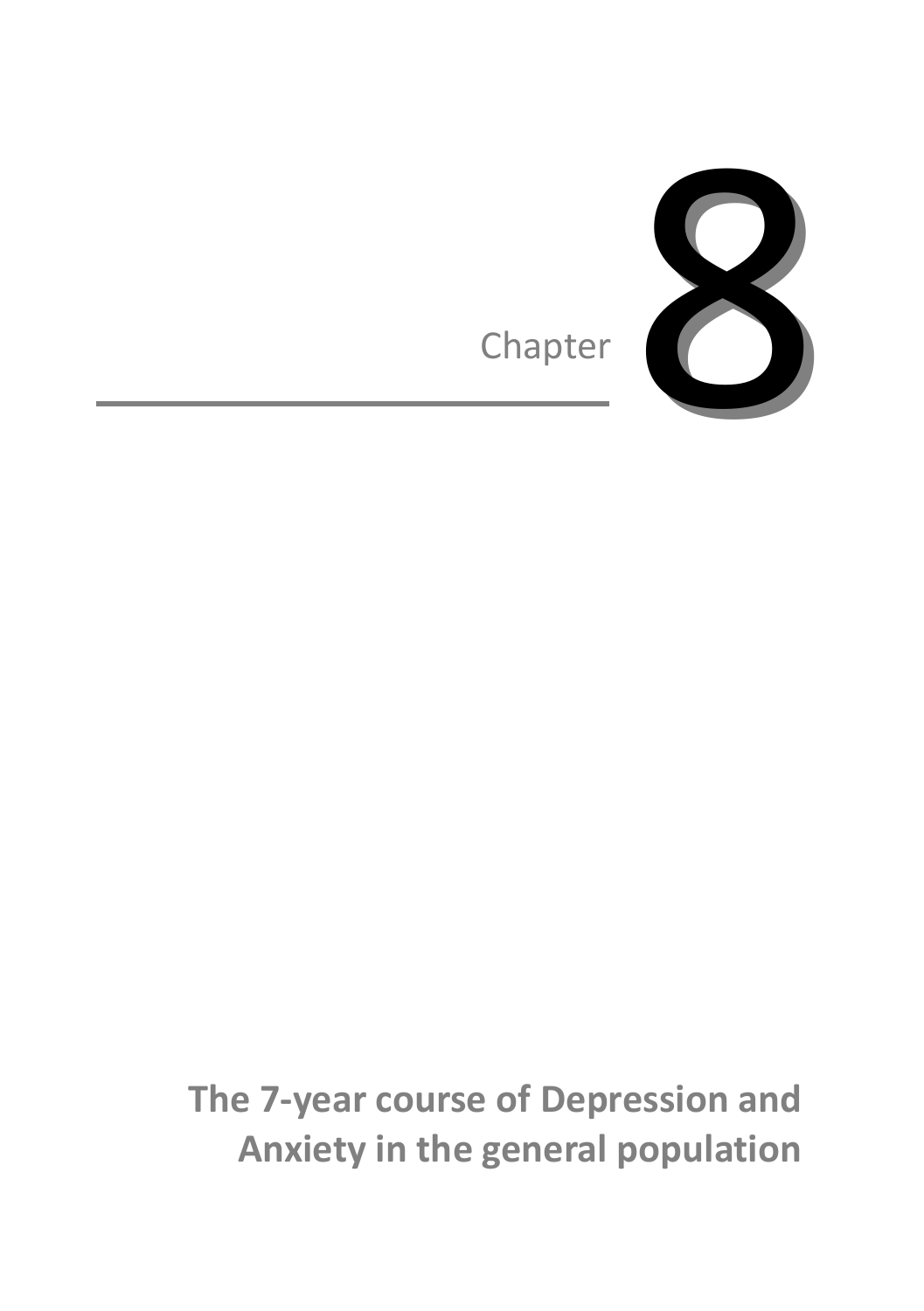# **ABSTRACT**

**Objective** Insight into the long-term course of depression and anxiety.

**Method** Data were derived from NEMESIS/NESDA, epidemiologic surveys in the adult population in the Netherlands. 303 Respondents with depressive and/or anxiety CIDIdisorder were interviewed, examining the 7-year course of depression (n=141), anxiety (n=102) and the comorbid state (n=60) and possible prognostic factors. Outcomes were CIDI-diagnostic status after 7 years and percentage of time during 7 years with depressive and/or anxiety symptoms, retrospectively assessed by the Life Chart Interview (LCI).

**Results** After 7 years, 60.7% of the subjects were free from a 12-month CIDI depression or anxiety diagnosis. The odds for having a CIDI-diagnosis at follow-up were higher for subjects with anxiety and comorbidity compared to subjects with depression. Low physical functioning and high neuroticism predicted the presence of a diagnosis after 7 years.

During 7-years follow-up, 37.3% of the subjects were free from depressive and anxiety symptoms according to the LCI, 51.8% had symptoms <50% of the time, and 10.9% ≥50% of the time. (Comorbid) anxiety resulted in a poorer course. High neuroticism and childhood adversity predicted more follow-up time with symptoms.

**Conclusion** Course trajectories were more favorable than expected, although comorbidity resulted in poorer course. Neuroticism, physical functioning and childhood adversity predicted an unfavorable course.

Didi Rhebergen Neeltje M Batelaan Ron de Graaf Willem A Nolen Jan Spijker Aartjan TF Beekman Brenda WJH Penninx

**Published in:** Acta Psychiatrica Scandinavica 2011; 123: 297-306.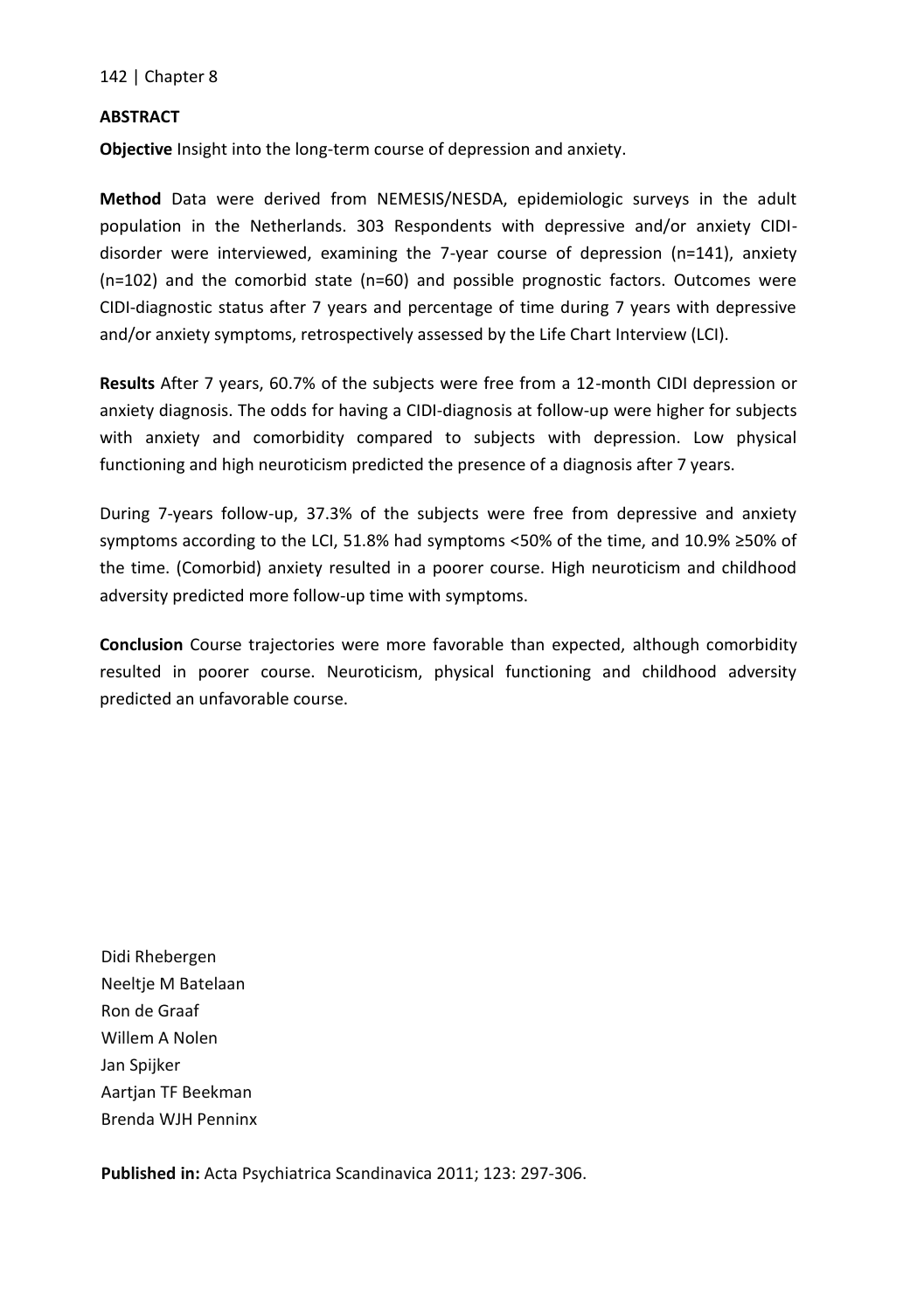# **INTRODUCTION**

Depressive and anxiety disorders are considered common and pervasive mental disorders (Kessler et al., 2005). Knowledge on course trajectories and predictors of course is of great importance for clinical care as well as in debates on the nosology of mental disorders. Previously, it was consistently demonstrated that comorbidity was associated with poorer course trajectories than either depression or anxiety alone (Angst and Vollrath, 1991; Keller et al., 1992, 2005; Bruce et al., 2005; Fichter et al., 2010; Preisig et al., 2001). Less is known about the course trajectories of pure depression or anxiety disorders. Comparing the results of the Harvard/Brown Anxiety Research program (HARP) (Bruce et al., 2005) with the Collaborative Depression Study (CDS) (Keller et al., 1992), Bruce and colleagues (2005) suggested that anxiety disorders more often have a chronic course than depressive disorders and that comorbidity with an anxiety disorder results in a longer episode and less recovery than pure Major Depressive Disorder. However, both studies focused on respectively depressed or anxious patients and were not able to directly compare the prognosis of pure depression, pure anxiety and a comorbid depression/ anxiety in one study. In addition, clinical samples were included, resulting in an overrepresentation of chronic cases, the so-called Berkson's bias (Berkson, 1946). The few existing long-term naturalistic studies in community settings, with a focus on both depressive and anxiety disorders, have provided inconsistent results on the course of depression and anxiety, as well as on the predictors of course (Fichter et al., 2010; Murphy, 1990; Merikangas et al., 2003; Vollrath and Angst, 1989). In the Stirling County study, depressive disorders had a more chronic course than anxiety disorders (Murphy, 1990), whereas both the Zurich study (Angst and Vollrath, 1991, Vollrath and Angst, 1989) and the Bavarian study (Fichter et al., 2010) found the opposite.

Our aim was to directly compare the 7-year course trajectories of pure depressive disorder, pure anxiety disorder and comorbid depressive and anxiety disorder, and to explore their prognostic factors. We hypothesized a priori that comorbid depressive and anxiety disorders would have a poorer long-term course trajectory than pure anxiety disorders, which in turn would have a poorer long-term course trajectory than pure depressive disorders.

#### **METHODS**

#### *Sample and attrition*

The current study is based on a general adult population sample that was recruited in the Netherlands Mental Health Survey and Incidence Study (NEMESIS) and naturalistically followed up through the Netherlands Study of Depression and Anxiety (NESDA) (n=303). In NEMESIS, data were gathered in three waves: at baseline in 1996 ( $T_0$ ), after one year ( $T_1$ , 1997) and after 3 years ( $T_2$ , 1999). At  $T_0$ , 7076 persons participated; 5618 could be reinterviewed at T<sub>1</sub> (79.4%) and 4796 at T<sub>2</sub> (85.4% of T<sub>1</sub>) (De Graaf et al., 2000). After adjustment for socio-demographic variables, a 12-month disorder at  $T_0$  only slightly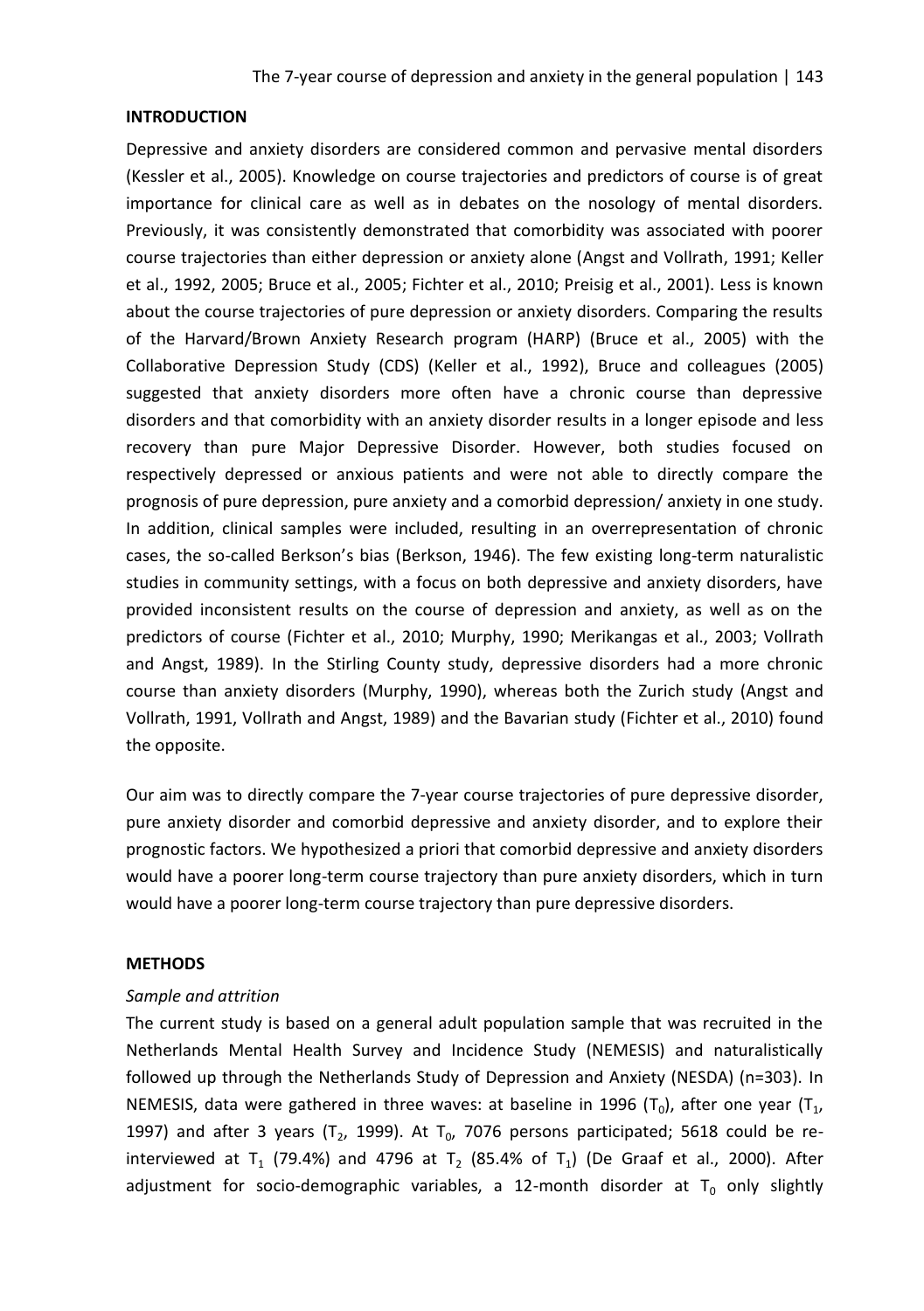increased the probability of loss to follow-up between  $T_0$  and  $T_1$  as well as between  $T_0$  and  $T_2$ (OR 1.20 [95% CI 1.04-1.38]; OR 1.29 [95% CI 1.15-1.46]) (De Graaf et al., 2000). Of the initial 7076, 766 persons were selected for later inclusion in NESDA  $(T_3, 2004)$ . Selection criteria were a CIDI-diagnosis of a Major Depressive Disorder, Dysthymic Disorder, Generalized Anxiety Disorder, Panic Disorder with or without Agoraphobia, Agoraphobia, or Social Phobia during one of the NEMESIS-interviews (12-month diagnosis at  $T_0$  or  $T_1$ , or a 24-month diagnosis at  $T_2$ ). Of these 766, 9 had died, 8 had left the Netherlands, and 87 could not be traced despite several attempts. Of the 662 subjects approached, 359 (54.2%) refused to participate and 303 (45.8%) could be followed up in NESDA (Penninx et al., 2008). Those who were followed up in NESDA did not differ in terms of age (p=.77), gender (p=.79), or type of baseline disorder (anxiety, depression or comorbid disorder, p=.97) from those not participating (Penninx et al., 2008). The methodology of NEMESIS and NESDA has been more fully described elsewhere (Bijl et al., 1998b; Penninx et al., 2008) and has been approved by the Ethical Review Board. Written informed consent was obtained from all participants.

The final sample of 303 was divided according to their index diagnosis, established during one of the three NEMESIS waves, irrespective of lifetime history (henceforth called the baseline diagnosis). We classified three groups: 1) a depressive disorder group (Major Depressive Disorder and/or Dysthymic Disorder, n=141, further called depression), 2) an anxiety disorder group (Generalized Anxiety Disorder, Panic Disorder with or without Agoraphobia, Agoraphobia, and/or Social Phobia, n=102, further called anxiety), and 3) a comorbid group (Depressive Disorder and Anxiety Disorder, n=60). For 173 (57.1%) respondents their baseline disorder was established at  $T_0$  (1996), for 67 (22.1%) respondents at  $T_1$  (1997) and for the remaining 63 (20.8%) at  $T_2$  (1999), resulting in an average follow-up duration of 7.2 years (SD=1.1), with a range of 5-9 years.

## *Assessment of psychopathology*

In NEMESIS, the Composite International Diagnostic Interview (CIDI), version 1.1 (Smeets and Dingemans, 1993), was administered, classifying disorders according to the DSM-III-R. Diagnostic status at follow-up in NESDA was established with the CIDI version 2.1 (WHO, 1998), which classifies diagnoses according to the DSM-IV criteria. Organic exclusion rules were used in defining diagnoses, and hierarchy-free diagnoses were made to allow for research into comorbidity. The CIDI is a structured interview with acceptable reliability and validity (Wittchen, 1994; Wittchen et al., 1991). In our own study, no detailed information on the reliability and validity of the Dutch version of the CIDI is available. However, crosscultural comparison that also included a Dutch version of the CIDI (Wittchen et al., 1991), confirmed good inter-rater reliability. In addition, previous studies showed that the CIDI generated DSM diagnoses consistent with those obtained in semi-structured clinical reappraisal interviews in community surveys (Haro et al., 2006). More detailed information on the presence of anxiety and depressive symptoms during follow-up was assessed with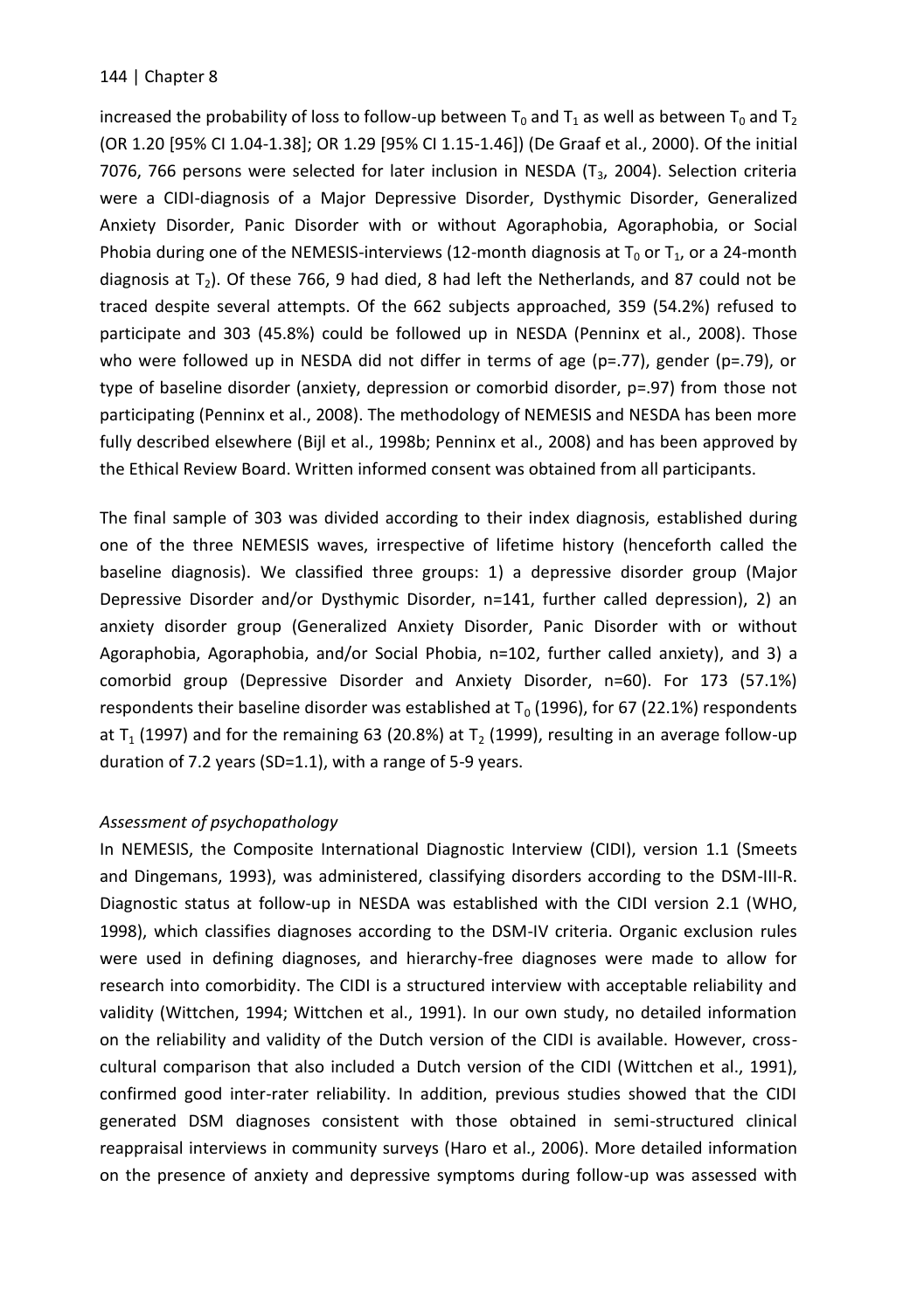the Life Chart Interview (LCI) (Lyketsos et al., 1994). This instrument first explores the occurrence of life events in a particular period to re-fresh memory and then assesses presence and severity of symptoms of depression and anxiety during the successive years. We have LCI information on the years between  $T_1$  and  $T_2$  (NEMESIS, 2 years) and between  $T_2$ (NEMESIS) and  $T_3$  (NESDA) (5 years).

#### *Measures of depression and anxiety over time*

The development of depression and anxiety over time was measured in two ways. First, we used the presence of a 12-month CIDI-diagnosis of depression (i.e. Major Depressive Disorder or Dysthymic Disorder and/or anxiety (i.e. Generalized Anxiety Disorder, Panic Disorder with or without Agoraphobia, Agoraphobia, or Social Phobia) at the most distal time point (on average 7 years after baseline) as a dichotomous indicator for persistence or recovery of mental disorders. Although this measure ignores the in-between trajectory and residual symptoms, it is a clinically relevant and significant indicator of the long-term course of depression and anxiety. Second, as a more detailed, cumulative course indicator covering the entire follow-up period, we calculated a continuous indicator for the percentage of time during follow-up that respondents experienced depressive or anxiety symptoms as assessed by the LCI. For 173 subjects the baseline disorder was diagnosed at  $T_0$ , allowing a total of 8 years of follow-up. However, for others the baseline disorder occurred at  $T_1$  (n=67) or  $T_2$ (n=63), resulting in a follow-up duration of around 7 and 5 years. For the year between  $T_0$ and  $T_1$  we lack Life Chart information. Therefore, the presence of a CIDI-diagnosis of depression or anxiety at  $T_1$  was used to determine the presence of depressive and/or anxiety symptoms during the initial follow-up year. Recency information was used to estimate the number of months with symptoms. Likewise, CIDI-diagnostic status information was used for the few subjects with lacking Life Chart data at  $T_2$  (n=12). At  $T_3$ , Life Chart data were available for all respondents. Based on the summed information of the Life Charts, we calculated the number of months with depressive or anxiety symptoms divided by the number of months of follow-up, resulting in the percentage of time during on average 7 year of follow-up with depressive and/or anxiety symptoms. Since this outcome measure was not normally distributed, percentage of time with any depressive or anxiety symptoms was divided into three groups (0%; 1-50% and >50% of the time symptoms), enabling multinomial regression analyses of prognostic factors.

### *Prognostic factors*

Socio-demographics and other prognostic factors, recorded at the time of the baseline disorder in NEMESIS, were used. Socio-demographics included gender, age (≤ 40 versus >40 years), living with a partner (yes versus no), educational level (lower than or equal versus higher than secondary school). Other prognostic factors included the number of comorbid somatic illnesses, mental functioning, physical functioning, childhood adversity and neuroticism. The number of comorbid somatic illnesses was defined as the number of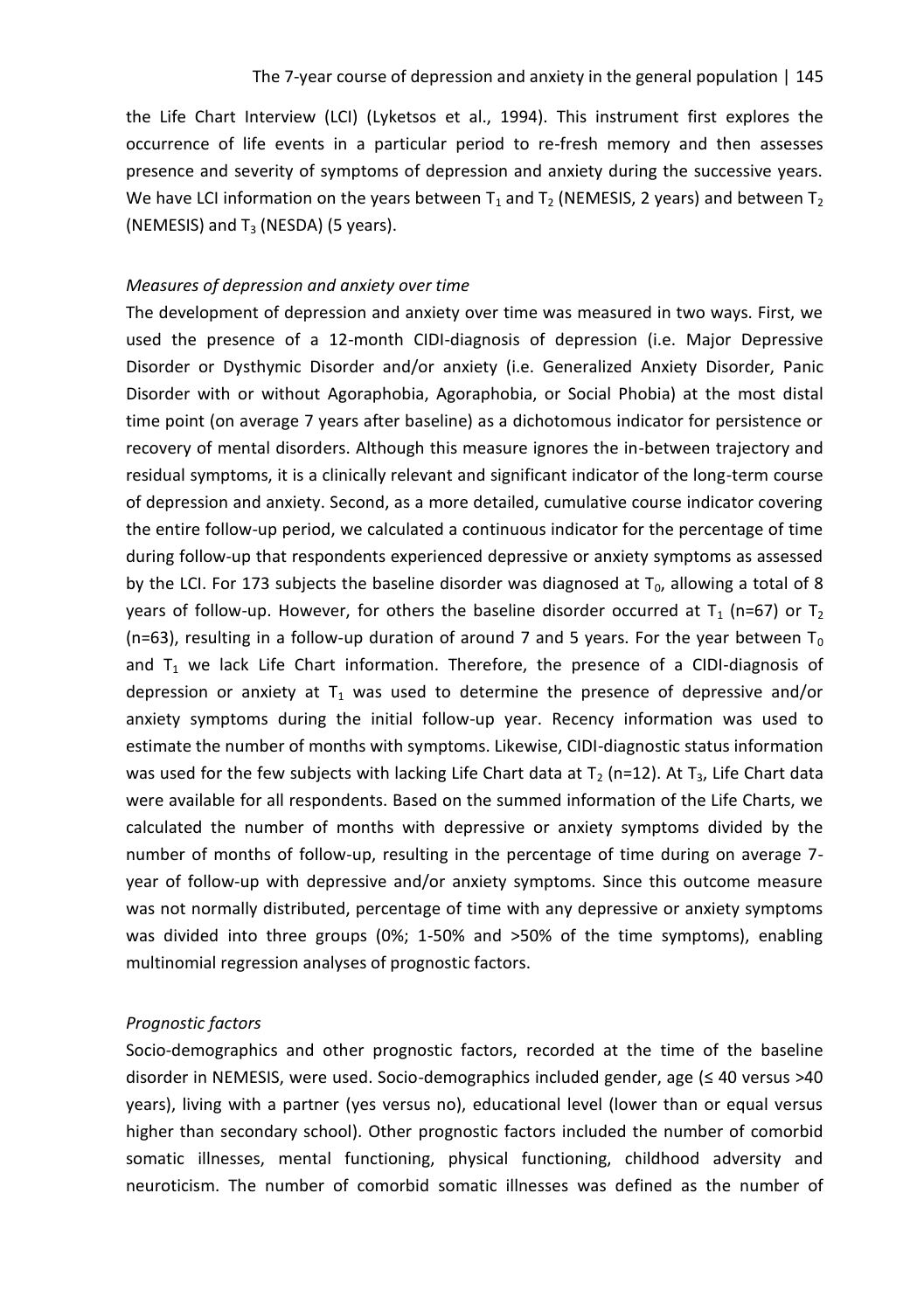somatic illnesses, treated or monitored by a doctor during the last year. This was assessed by means of a 31-item semi-structured list, based on the Health Interview Survey of Statistics Netherlands (Van de Berg and Van de Bos, 1989) and recorded as a count variable. Level of functioning was measured by the mental health summary scale and the physical health summary scale of the Short-Form-36 Health Survey (SF-36) (Aaronson et al., 1998). The mental health summary scale involves 4 subscales consisting of role limitations due to mental health, vitality, social functioning, and mental health. The physical summary scale covers 4 subscales including physical functioning, role limitations due to physical health, bodily pain, and general health. Good reliability and validity of this instrument have been shown elsewhere (Aaronson et al., 1998; McHorney et al., 1993, 1994), and both summary scales have sufficient internal reliability in NEMESIS (Cronbach's  $\alpha$ =0.81 and 0.85, respectively). Scoring was performed on a 0-100 scale, with 100 defined as maximum functioning. To facilitate interpretation of the odds ratios, inversed scales are reported in Table 3 and 4, with high scores reflecting low functioning. Childhood adversity was assessed using a structured interview in which respondents were asked to recall whether they had experienced before the age of 16 emotional neglect, psychological abuse, physical abuse on two or more occasions or sexual abuse on one or more occasion. Neuroticism was assessed using the Groningen Neuroticism Questionnaire (Ormel et al., 2001), a 14-item, 3 point scale with sufficient internal reliability in NEMESIS (Cronbach's  $\alpha$ =0.80). High scores reflected high levels of neuroticism.

#### **Statistical analyses**

The distribution of characteristics of participants across the depression group, anxiety group and comorbid group was compared using two-tailed chi-square statistics for categorical variables and one-way-analysis of variance statistics (ANOVA) for continuous variables. In order to describe the course of the main diagnostic groups, we compared both course outcomes (yes/no presence of CIDI disorders at most distal time point, and the % of time during follow-up with symptoms) across the three baseline groups. In unadjusted and adjusted logistic regression analyses and multinomial regression analyses, we examined whether subjects with anxiety or comorbid disorders had different course trajectories as compared to subjects with depression.

The second aim was to investigate which putative predictors determine a poor course. Therefore, logistic regression and multinomial regression analyses were performed in a stepwise fashion. In the first model, baseline diagnostic status was entered, adjusted for socio-demographics (gender, age, partner status, educational level), and in a second model, diagnostic groups, socio-demographics and other putative predictors were entered. The logistic regression analyses with CIDI-status at distal time point were adjusted for time of follow-up. The multinomial analyses were not adjusted for time of follow-up, since this was already accounted for in the outcome measure: percentage of time with symptoms. All analyses were conducted using SPSS (version 15) (SPSS, 2006).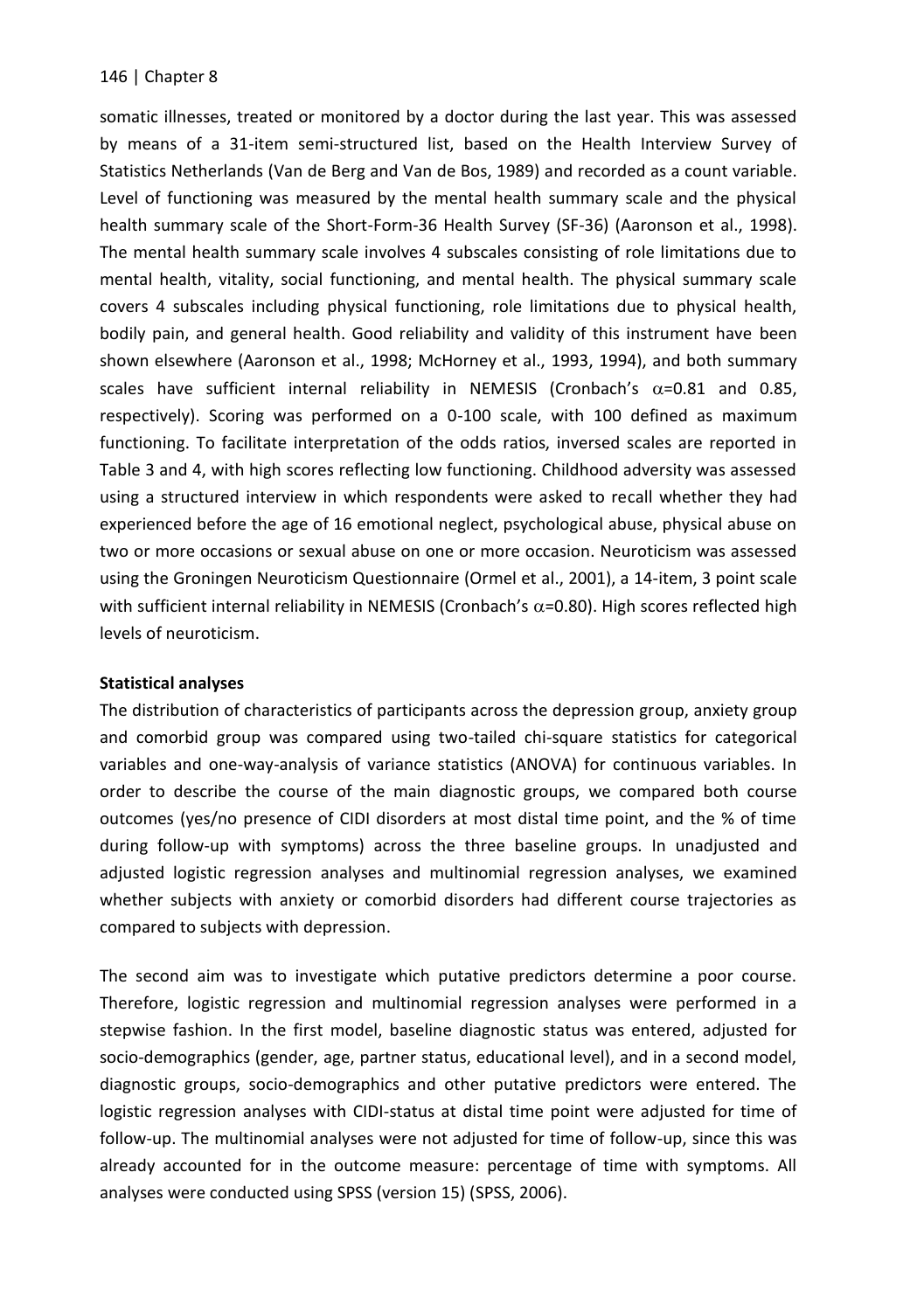# **RESULTS**

## *Characteristics*

Baseline socio-demographic and clinical characteristics of the study sample are summarized in Table 1. Mental and physical functioning was lowest for comorbid disorders, followed by depressive disorders. In addition, subjects with comorbid disorders reported more childhood adversity and a higher level of neuroticism than subjects with pure depression or anxiety. Finally, subjects with anxiety or a comorbid disorder had a significantly longer follow-up (respectively 7.6 and 7.4 years) than persons with pure depression (6.9 years). Post-hoc analyses showed that persons included at  $T_0$ ,  $T_1$  or  $T_2$  did not differ in socio-demographic nor clinical characteristics, except for time of follow-up (data not shown).

**Table 1**: Baseline characteristics of persons with depression, anxiety, or a comorbid depressive and anxiety disorder.

|                                          |          | Depressive             | Anxiety            | Comorbid           | <b>Statistics</b> |           |                                         |
|------------------------------------------|----------|------------------------|--------------------|--------------------|-------------------|-----------|-----------------------------------------|
|                                          |          | disorder               | disorder           | disorder           |                   |           |                                         |
|                                          |          | $n = 141$<br>$n = 102$ |                    | $n = 60$           |                   |           |                                         |
|                                          |          |                        |                    |                    | $X^2/F$           | p-overall | $p-$<br>between<br>groups*              |
| Gender                                   | % Female | 61.7                   | 69.6               | 75.0               | 3.84              | 0.15      | ns                                      |
| Age (mean $\pm$ SD)                      |          | $38.8 (\pm 9.0)$       | $37.7 (\pm 9.7)$   | 38.2 ( $\pm$ 8.8)  | 0.62<br>0.48      |           | ns                                      |
| Partner                                  | % Yes    | 61.7                   | 69.6               | 55.0               | 3.66              | 0.16      | ns                                      |
| Education                                | % Yes    | 67.4                   | 55.9               | 56.7               | 4.00              | 0.14      | ns                                      |
| No. somatic disorders<br>mean $(\pm SD)$ |          | $1.0 (\pm 1.3)$        | $1.0 (\pm 1.2)$    | $1.2$ ( $\pm$ 1.4) | 1.07              | 0.34      | ns                                      |
| Mental functioning<br>mean $(\pm SD)$    |          | $67.5 (\pm 21.1)$      | 76.7 ( $\pm$ 14.4) | 60.3 ( $\pm$ 22.5) | 14.50             | < .001    | $a = 5.001$<br>$b = .03$<br>$c = 0.001$ |
| Physical functioning<br>mean $(\pm SD)$  |          | 78.4 (± 18.9)          | $81.5 (\pm 15.1)$  | 74.9 $(\pm 20.9)$  | 2.60              | 0.08      | $c = .02$                               |
| Childhood<br>adversity                   | % Yes    | 53.2                   | 61.8               | 70.0               | 5.29              | 0.07      | $b = .03$                               |
| Neuroticism<br>mean $(\pm SD)$           |          | 64.9 $(\pm 4.9)$       | 65.2 $(\pm 4.7)$   | 68.6 ( $\pm$ 6.2)  | 11.90             | < .001    | $b = < .001$<br>$c = 0.001$             |
| Follow-up years<br>mean $(\pm SD)$       |          | 6.9 ( $\pm$ 1.2)       | 7.6 ( $\pm$ 0.8)   | $7.4 (\pm 1.1)$    | 16.72             | < .001    | $a = 5.001$<br>$b = .004$               |

\*a= depressive disorder versus anxiety disorder; b= depressive disorder versus comorbid disorder; c= anxiety disorder versus comorbid disorder. Only significant comparisons are presented.

## *Course*

**CIDI diagnosis 7 years after baseline** – At follow-up, 60.7% of the participants were free from a 12-month CIDI-diagnosis of depression or anxiety. As shown in Figure 1, persons with a depression at baseline were most likely to be free from diagnosis (71.6%), compared to those with anxiety (52.9%) or the comorbid state (48.3%). Persons with a depression and persons with anxiety at baseline had similar percentages of a depressive disorder at follow-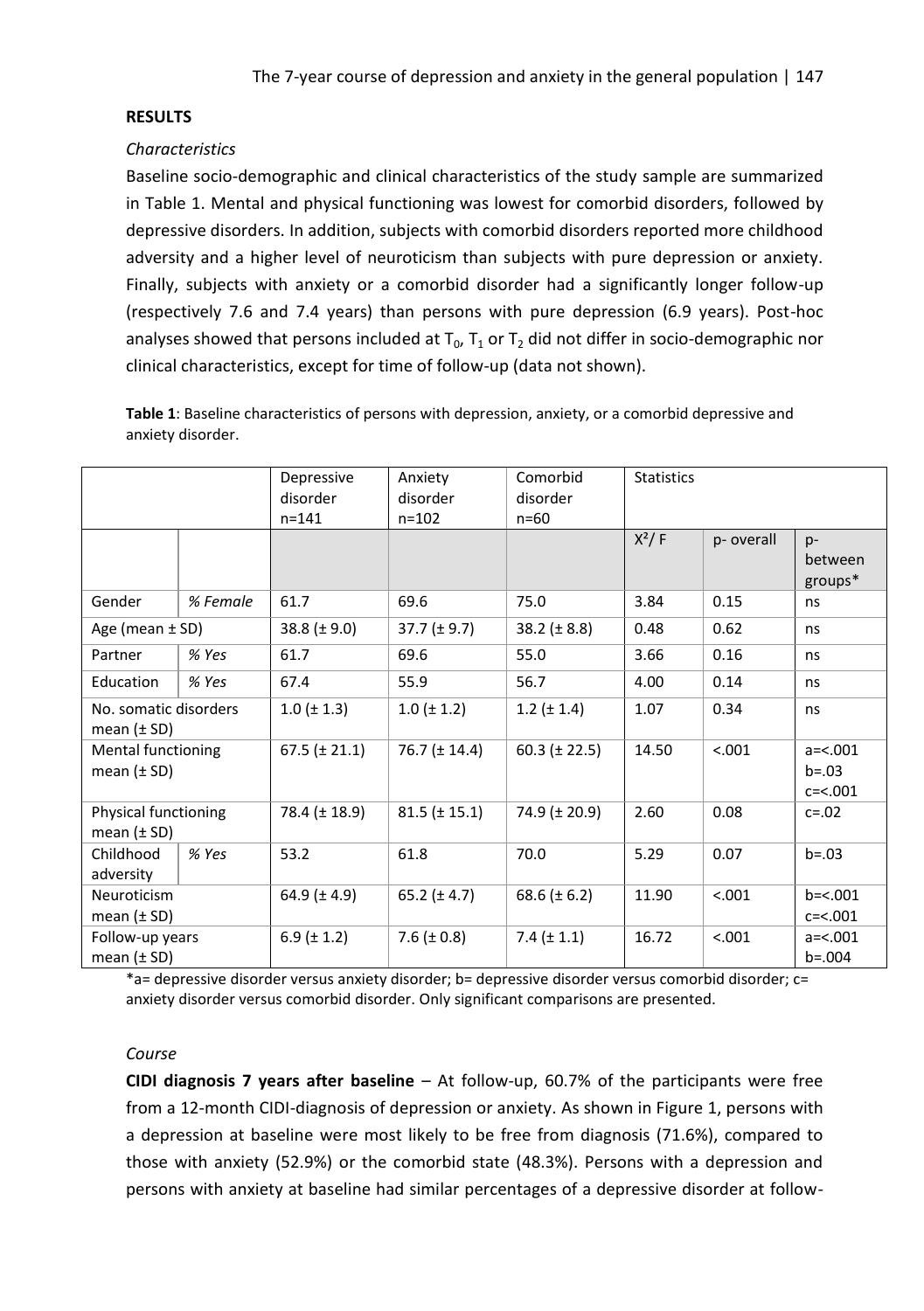up (respectively 11.3% and 9.8%), which was lower than that of persons with a comorbid disorder (16.7%). Persons with a depression were less likely to have an anxiety disorder at follow-up (7.1%), as compared to persons with anxiety (19.6%), or a comorbid state (16.7%). Similarly, they were less likely to have a comorbid disorder at follow-up (9.9%), as compared to persons with anxiety (17.6%) and the comorbid state (18.3%).

Post-hoc analyses showed that a considerable number of the participants, who were free of a 12-month CIDI-diagnosis at follow-up, had symptoms of depression and/or anxiety at a subthreshold level, defined as fulfilling one of the core criteria of depression or anxiety during last month, while not fulfilling the definition of a depression or anxiety disorder (22.7% of persons with depression, 18.6% of persons with anxiety and 21.7% of persons with a comorbid depressive and anxiety disorder). These numbers did not differ significantly across the groups. Hence, this did not alter the conclusions on differences in course trajectories between depression, anxiety and their comorbid state.





Differences between groups: depressive disorder versus anxiety disorder p=.004; depressive disorder versus comorbid disorder p=.01; anxiety disorder versus comorbid disorder p=.62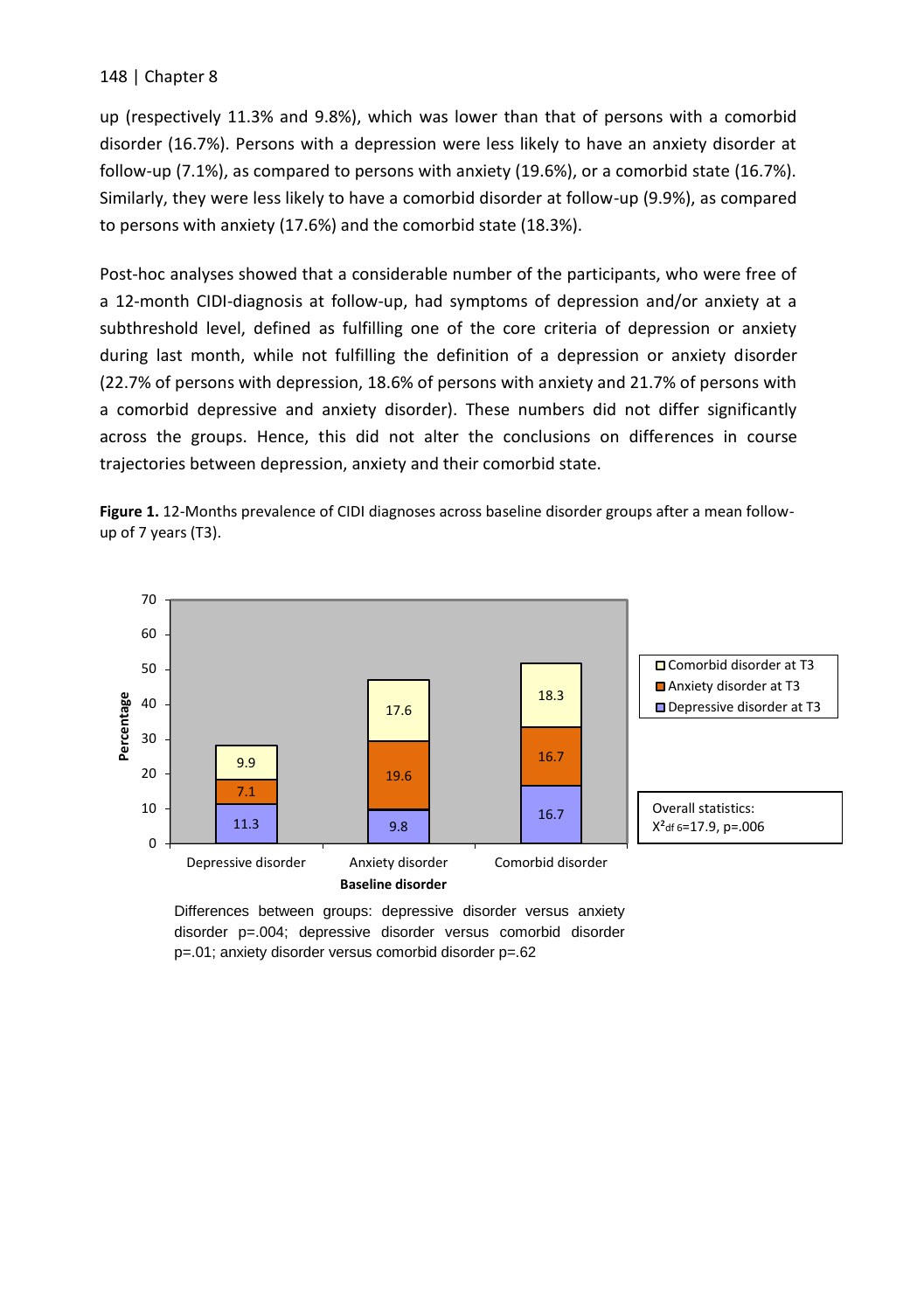Table 2. Course trajectories in terms of % of follow-up months with symptoms of anxiety or depressive symptoms across baseline disorder groups after a mean follow-up period of 7-years.

|                     |     | % of follow-up months with<br>any <sup>a</sup> symptoms |       |             | % of follow-up months with<br>depressive symptoms |      |      | % of follow-up months with<br>anxiety symptoms |                                       |      |      |             |                               |
|---------------------|-----|---------------------------------------------------------|-------|-------------|---------------------------------------------------|------|------|------------------------------------------------|---------------------------------------|------|------|-------------|-------------------------------|
| Baseline disorder   | n   | 0%                                                      | < 50% | $\geq 50\%$ | <b>Statistics</b>                                 | 0%   | <50% | $\geq 50\%$                                    | statistics                            | 0%   | <50% | $\geq 50\%$ | statistics                    |
| Depressive disorder | 141 | 44.7                                                    | 46.8  | 8.5         | $X^2_{df4} = 7.9$<br>$p = 0.01$                   | 54.6 | 41.1 | 4.3                                            | $X^2_{\text{df4}} = 9.0$<br>$p = .06$ | 63.8 | 30.5 | 5.7         | $X^2_{df4} = 10.6$<br>$p=.03$ |
| Anxiety disorder    | 102 | 32.4                                                    | 56.9  | 10.8        | $a = 15$                                          | 51.0 | 46.1 | 2.9                                            | $a = .69$                             | 46.5 | 43.6 | 9.9         | $a = .03$                     |
| Comorbid disorder   | 60  | 28.3                                                    | 55.0  | 16.7        | $b = .05$<br>$c = .54$                            | 38.3 | 50.0 | 11.7                                           | $b = .04$<br>$c = .05$                | 43.3 | 46.7 | 10.0        | $b = .03$<br>$c = .91$        |
| Total               | 303 | 37.3                                                    | 51.8  | 10.9        |                                                   | 50.2 | 44.6 | 5.3                                            |                                       | 54.0 | 38.1 | 7.9         |                               |

 $^{\text{a}}$ any symptoms i.e. any depressive or anxiety symptoms;  $^{\text{b}}$  comorbid disorder i.e. comorbid depressive and anxiety disorder; a= depressive disorder versus anxiety disorder; b= depressive disorder versus comorbid disorder; c= anxiety disorder versus comorbid disorder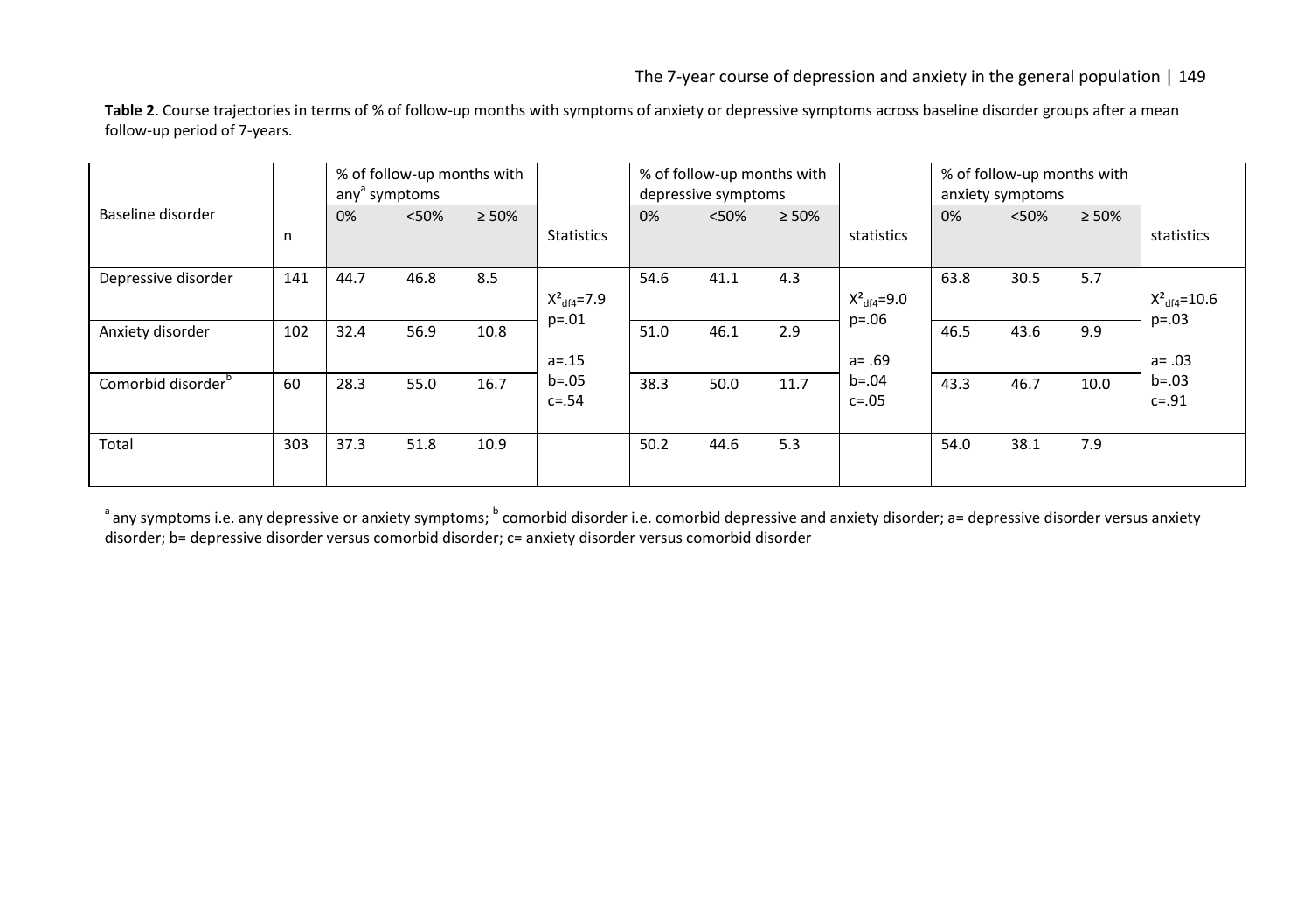**Percentage time of follow-up with symptoms** - As shown in Table 2, during the follow-up period around one-third (37.3%) of all participants (n=303) were free of symptoms, 51.8% reported symptoms less than 50% of the time and 10.9% reported symptoms more than 50% of the time during 7-year follow-up. Subjects with a depression at baseline had the best course trajectory: 44.7% were free from symptoms during follow-up (versus 32.4% of persons with anxiety and 28.3% of persons with a comorbid state) and only 8.5% suffered from symptoms for more than 50% of the time (versus 10.8% of persons with anxiety and 16.7% of persons with a comorbid state). When outcome was defined as depressive symptoms during follow-up, overall differences were borderline significant (p=.06). However, although depressed persons did not differ from persons with anxiety at baseline, persons with a comorbid state had significantly more depressive symptoms during follow-up than the two other groups. When outcome was defined as anxiety symptoms during followup, depressed persons were most likely to be free from symptoms of anxiety (63.8%) as compared to persons with anxiety (46.5%) and persons with a comorbid state (43.3%). Finally, comparison across categories shows that 49.0% of the persons with pure anxiety had depressive symptoms during follow-up, whereas a substantially lower proportion of 36.2% of the persons with pure depression had anxiety symptoms during follow-up.

## *Putative prognostic factors*

In Table 3, the association between baseline disorder status, socio-demographics and other prognostic factors and having a 12-month CIDI-diagnosis of depression or anxiety at the most distal time-point  $(T_3)$  is presented. Logistic regression analyses, adjusted for sociodemographics (gender, age, partner status, level of education, time of follow-up), showed that anxiety at baseline was associated with a 1.85-fold increased odds for having any disorder at follow-up (95% CI 1.04-3.27) and a comorbid state with a 2.34-fold increased odds (95% CI 1.23-4.46), as compared to depression (reference). Full adjustment of the model for putative predictors (somatic illnesses, mental functioning, physical functioning, childhood adversity and neuroticism), resulted in a 2.47-fold increased odds for having any disorder at follow-up for persons with anxiety at baseline (95% CI 1.27-4.53) and persons with a comorbid state with a 1.80-fold increased odds (95% CI 0.87-3.61), as compared to depressed persons (reference). Of the putative predictors, high neuroticism (OR 1.47 [95% CI 1.10-1.98]) and low physical functioning (OR 1.52 [95% CI 1.09-2.13]) predicted poor outcome as defined by CIDI-diagnosis after 7 years.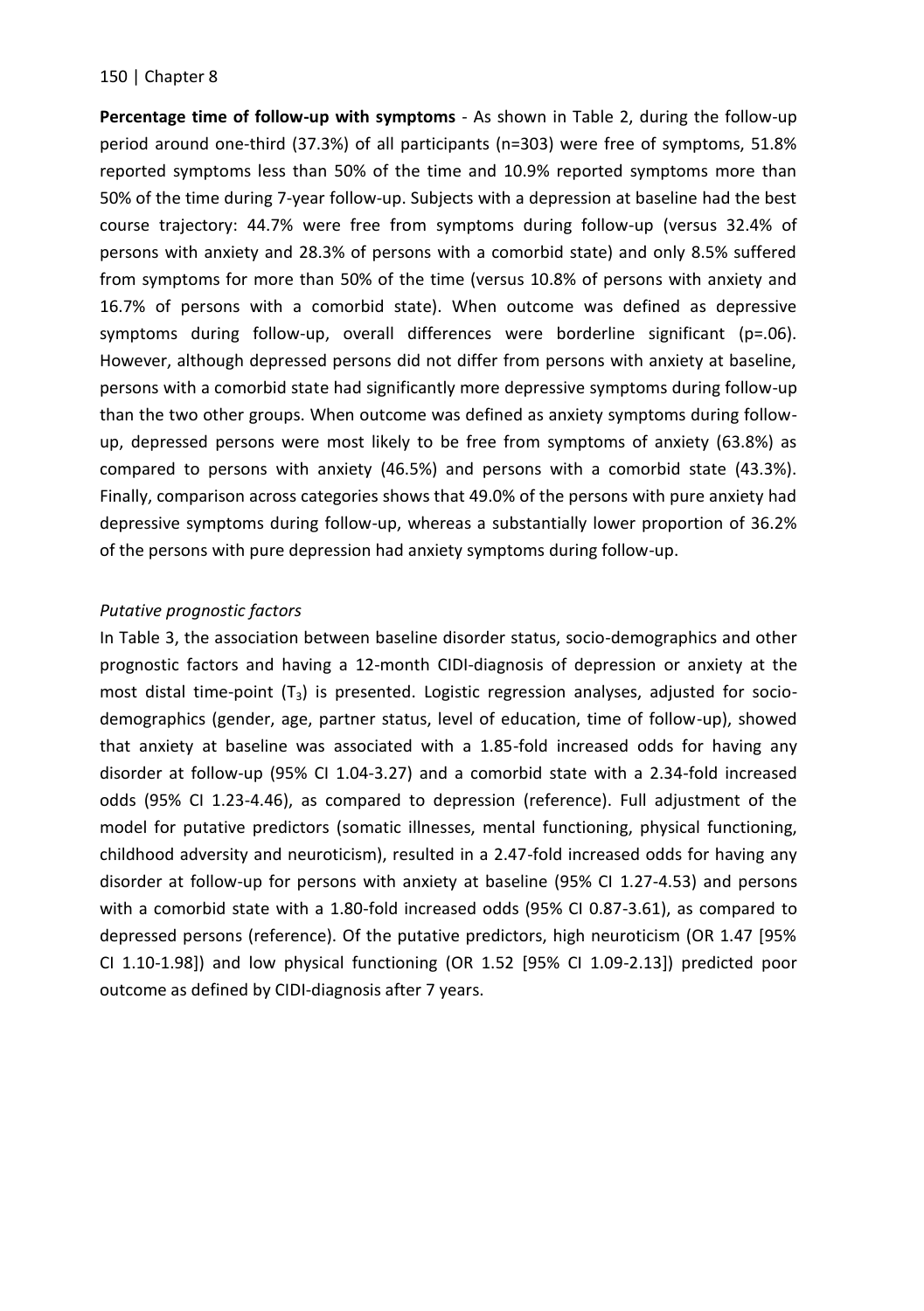**Table 3.** Results from logistic regression analyses associating baseline diagnosis, socio-demographics and putative predictors with having a depressive and/or anxiety disorder at T3, after a mean follow-up period of on average 7 to 9 years.

|                                       | Model 1              | Model 2             |
|---------------------------------------|----------------------|---------------------|
|                                       | -adjusted for socio- | -fully adjusted-    |
|                                       | demographics-        |                     |
|                                       | OR (95% CI)          | OR (95% CI)         |
| <b>Baseline diagnosis</b>             |                      |                     |
| Depression                            | Reference            | Reference           |
| Anxiety                               | 1.85 (1.04-3.27)     | 2.47 (1.27-4.53)    |
| Comorbid disorder                     | 2.34 (1.23-4.46)     | 1.80 (0.87-3.61)    |
| Sociodemographics                     |                      |                     |
| Female gender                         | $1.34(0.80-2.25)$    | 1.31 (0.76-2.29)    |
| Age >40 years                         | $1.00(0.62 - 1.65)$  | $0.84(0.48-1.45)$   |
| Living with partner                   | $1.09(0.66-1.81)$    | 1.46 (0.84-2.57)    |
| Higher education                      | $0.85(0.51-1.40)$    | $1.04(0.61-1.82)$   |
| Mean follow-up time <sup>a</sup>      | $1.20(0.96-1.51)$    | 1.13 (0.93-1.58)    |
| <b>Putative predictors</b>            |                      |                     |
| Somatic illnesses <sup>a</sup>        |                      | $0.98(0.77 - 1.25)$ |
| Low mental functioning <sup>a</sup>   |                      | 1.27 (0.94-1.69)    |
| Low physical functioning <sup>a</sup> |                      | 1.52 (1.09-2.13)    |
| Childhood adversity                   |                      | 1.17 (0.68-2.01)    |
| Higher neuroticism <sup>a</sup>       |                      | 1.47 (1.10-1.98)    |

<sup>a</sup> Reported per SD increase; SD mean follow-up time= 1.1; SD somatic illnesses= 1.3; SD mental functioning= 19.2; SD physical functioning= 18.5; SD neuroticism= 5.0. Abbreviations: OR= Odds Ratio; CI= Confidence Interval; SD= Standard Deviation.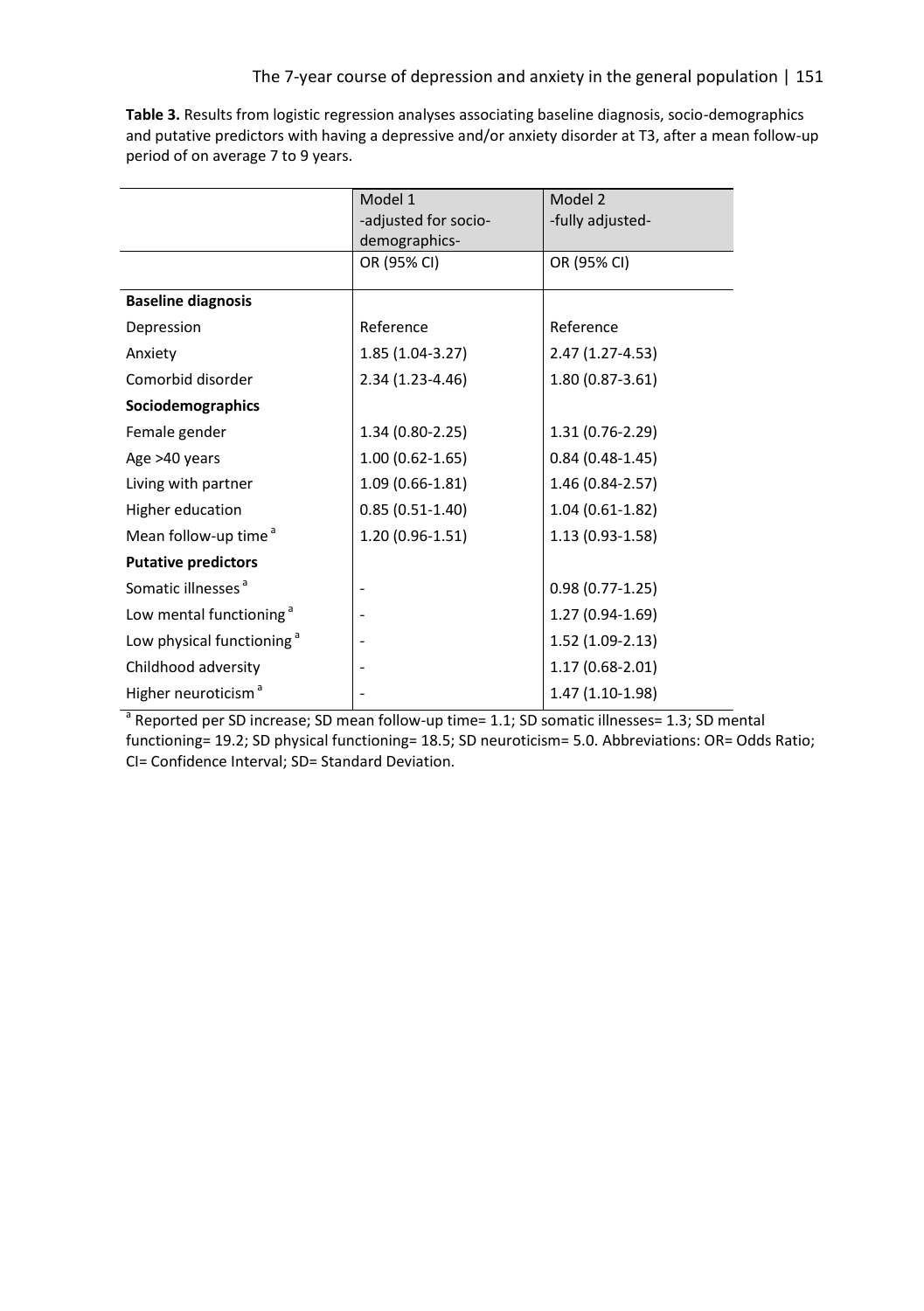**Table 4.** Results from multinomial regression analyses associating baseline diagnosis, sociodemographics and putative predictors with the risk of having <50% and ≥ 50% of the time depressive and/or anxiety symptoms during follow-up, compared to having no symptoms during follow-up (reference).

|                                       | <50% of follow-up with         |                      | $\geq$ 50% of follow-up with   |                      |  |  |
|---------------------------------------|--------------------------------|----------------------|--------------------------------|----------------------|--|--|
|                                       | depression or anxiety symptoms |                      | depression or anxiety symptoms |                      |  |  |
|                                       | Model $1^{\overline{b}}$       | Model $2^{\sqrt{5}}$ | Model 1 <sup>b</sup>           | Model 2 <sup>b</sup> |  |  |
|                                       | OR (95% CI)                    | OR (95% CI)          | OR (95% CI)                    | OR (95% CI)          |  |  |
| <b>Baseline diagnosis</b>             |                                |                      |                                |                      |  |  |
| Depression                            | Reference                      | Reference            | Reference                      | Reference            |  |  |
| Anxiety                               | $1.63(0.93-2.86)$              | $1.71(0.93-3.15)$    | $1.58(0.62 - 4.03)$            | $1.86(0.62 - 5.57)$  |  |  |
| Comorbid disorder                     | 1.87 (0.94-3.74)               | $1.29(0.61-2.73)$    | 2.76 (1.07-7.60)               | $1.03(0.31-3.41)$    |  |  |
| Sociodemographics                     |                                |                      |                                |                      |  |  |
| Female gender                         | $1.43(0.85 - 2.41)$            | $1.50(0.86-2.62)$    | 1.80 (0.74-4.39)               | $1.98(0.72 - 5.41)$  |  |  |
| Age >40 years                         | $0.85(0.51-1.40)$              | $0.73(0.42 - 1.28)$  | $0.89(0.40-2.00)$              | $0.69(0.27-1.76)$    |  |  |
| Living with partner                   | $1.34(0.80-2.24)$              | $2.12(1.19-3.78)$    | $1.00(0.44 - 2.30)$            | 2.32 (0.90-5.96)     |  |  |
| Higher education                      | $1.34(0.80-2.27)$              | 1.41 (0.80-2.49)     | $0.67(0.30-1.53)$              | $1.07(0.42 - 2.74)$  |  |  |
| <b>Putative predictors</b>            |                                |                      |                                |                      |  |  |
| Somatic illnesses <sup>a</sup>        |                                | $0.89(0.69-1.14)$    |                                | $0.97(0.64-1.45)$    |  |  |
| Low mental functioning <sup>a</sup>   |                                | $1.27(0.93-1.72)$    |                                | 1.52 (0.91-2.50)     |  |  |
| Low physical functioning <sup>a</sup> |                                | $1.02(0.72 - 1.45)$  |                                | $1.01(0.57-1.79)$    |  |  |
| Childhood adversity                   |                                | $1.87(1.09-3.22)$    |                                | 3.41 (1.18-9.82)     |  |  |
| Higher neuroticism <sup>®</sup>       |                                | 1.79 (1.28-2.50)     |                                | $3.50(2.03-6.04)$    |  |  |

<sup>a</sup> Reported per SD increase; SD somatic illnesses= 1.3; SD mental functioning= 19.2; SD physical functioning= 18.5; SD neuroticism= 5.0.  $b$  Model 1: adjusted for socio-demographics. Model 2: adjusted for socio-demographics, as well as other putative predictors.

As presented in Table 4, multinomial regression analyses, adjusted for socio-demographics, showed that a comorbid state was associated with a 2.76-fold significantly increased odds (95% CI 1.07-7.60) for having more than 50% of the time anxiety and/or depressive symptoms during follow-up, as compared to depression (reference). Of the putative predictors, neuroticism (OR 3.50 [95% CI 2.03-6.04]) and childhood adversity (OR 3.41 [95% CI 1.18-9.82]) predicted longer duration of symptoms.

# **DISCUSSION**

# *Course*

Our hypothesis, that comorbid depressive and anxiety disorders would have a poorer longterm course trajectory than pure anxiety disorders, which in turn would have a poorer longterm course trajectory than pure depressive disorders, was largely confirmed. Furthermore, course among the general population seems to be rather favorable: only 10.9% of the participants experienced a chronic course with symptoms during more than half of the time. A percentage of 37.3% was free of symptoms during the entire 7-year follow-up, indicating a rapid and lasting recovery of symptoms after the index episode, and around 60% of the participants was free from a 12-month CIDI-diagnosis at follow-up  $(T_3)$ .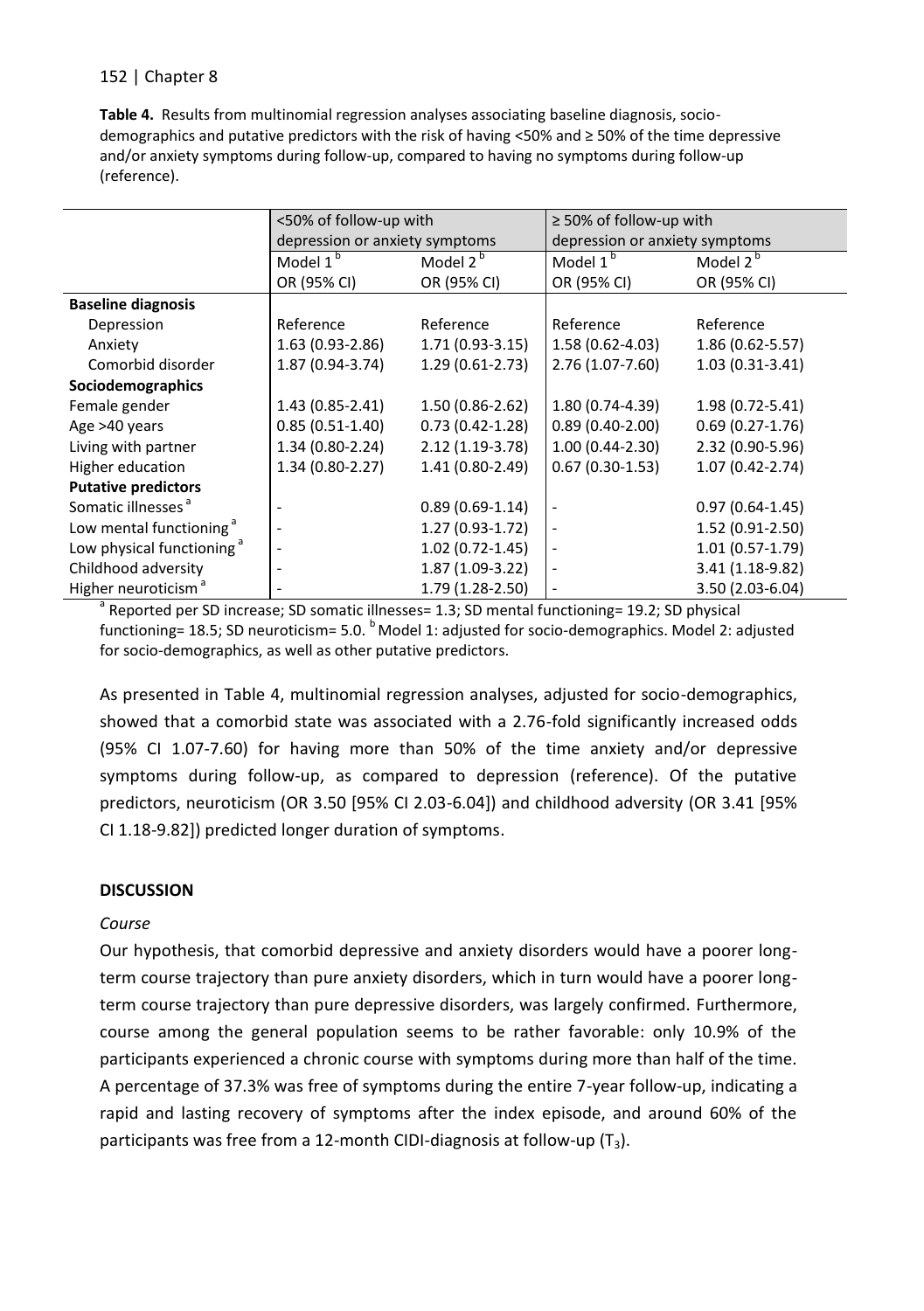Our prevalence for favorable outcomes appears to be somewhat higher than in previous studies: Tyrer et al. (2004) found that 36% of 210 out-patients with a neurotic disorder (Dysthymia, Panic Disorder or Generalized Anxiety Disorder) was free from a DSM-diagnosis after 12 years of follow-up. However, their study was based on out-patients and did not include persons with a Major Depressive Disorder, who have better course trajectories than Dysthymic patients. In the Zurich study, a community based study, one quarter of the subjects was free from symptoms after 7 years of follow-up (versus 37.3% in our study), with a slightly higher recovery rate for subjects with depression only (32%), as compared to pure anxiety or comorbid disorder (respectively 23% and 22% free from symptoms) (Angst and Wicki, 1991). In the Zurich study symptoms were assessed by means of the Structured Diagnostic Interview for Psychopathologic and Somatic Syndromes (SPIKE) (Angst and Wicki, 1991), whereas we employed the Life Chart method. Recently, Fichter et al. (2010) also showed rather favorable course trajectories for persons with anxiety and/or depression in the Upper Bavarian Longitudinal Community Study. Recovery rates, after 5 years of followup, for pure anxiety and depression were around 70%, for mixed anxiety and depression around 50%. After 25 years of follow-up, around 60% of persons with anxiety, over 70% of persons with depression and around 65% of persons with mixed states had no disorder. Although these numbers are in line with our results, the 5-year course trajectory of anxiety was more favorable than in our study. In the Upper Bavarian Community study the Standardized Psychiatric Interview (SPI) was used. The SPI addresses anxiety on a more general level than CIDI-definitions, including symptoms of Generalized Anxiety Disorder, Phobias and Obsessive-Compulsive Disorder (Fichter et al., 2010), hence persons with subthreshold anxiety disorders might have been included in the study population.

Around 10% of all participants in our study had symptoms more than 50% of the time. Keller et al. (1992) showed that 12% of the subjects with a Major Depressive Disorder still had not recovered by 5 years. This is slightly higher than the 8.5% of persons with a depression at baseline in our study. However, the Collaborative Depression Study of Keller (1992) was based on both in- and out-patients and different methods were applied. Considering anxiety disorders, Bruce et al. (2005) found probabilities for recovery after 12 years of follow-up for Generalized Anxiety Disorder, Panic Disorder with Agoraphobia and Social Phobia of respectively 0.37, 0.48 and 0.58. Overall, the probabilities for a chronic unremitting course trajectory were higher than the 10.8% for persons with anxiety and 16.7% for persons with the comorbid state in our study. Differences may be due to differences in methodology, as well as due to the fact that the Harvard/Brown Anxiety Disorder Research Program was based on out-patients. Furthermore, in order to have an adequate sample size, we were forced to combine various anxiety disorders, including Panic Disorder without Agoraphobia, which has probably a better course trajectory (Bruce et al., 2005).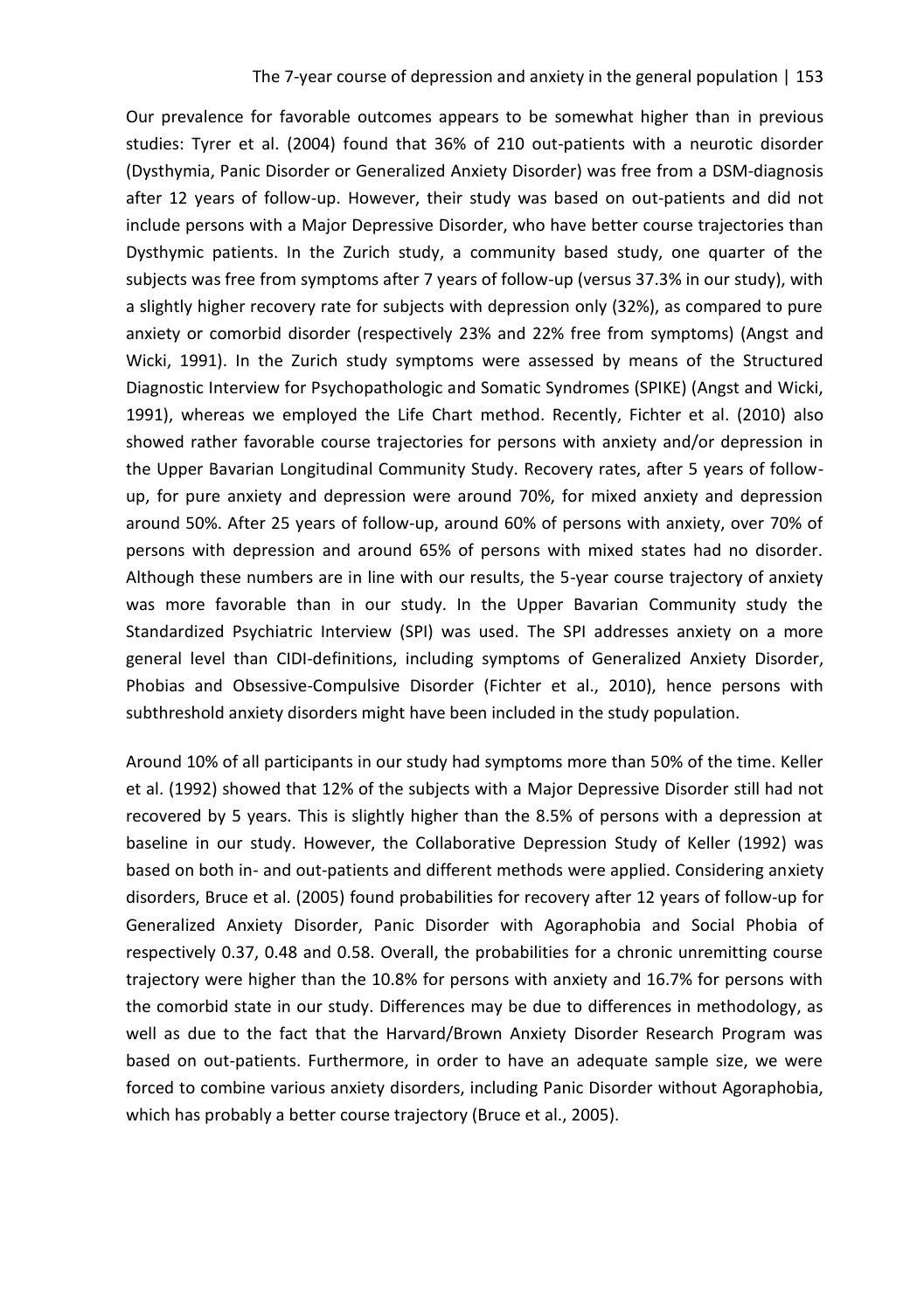Next, our results showed that persons with anxiety had higher odds to develop (comorbid) depression than vice versa. In previous studies (Merikangas et al., 2003; Hagnell and Grasbeck, 1990), persons with anxiety states alone tended to develop either depression alone, or a comorbid state during follow-up. In contrast: depression alone and depression comorbid with anxiety had fewer diagnostic conversions towards anxiety (Fichter et al., 2010; Merikangas et al., 2003).

Finally, the poor course trajectories of comorbid depressive and anxiety disorders as compared to pure disorders have been consistently demonstrated (Kessler et al., 1996; Sherbourne and Wells, 1997; Merikangas et al., 1996). However, our study provides a more detailed view on comorbidity: depressed persons with a comorbid anxiety disorder had a higher probability of depression at follow-up than persons with only depression at baseline, whereas persons with a comorbid depressive disorder had an equal probability of anxiety at follow-up, as compared to persons with only anxiety at baseline. As Bruce et al. (2005) suggest, a comorbid anxiety disorder might reduce the likelihood of recovering from a comorbid depressive disorder, whereas a comorbid depression does not alter the course of an anxiety disorder. In a hierarchical perspective, anxiety seems to be of greater importance for course trajectories than depression. This finding might fuel the debates on the suggestion of the DSM-V workgroup to add an anxiety dimension to depression categories.

#### *Predictors of course*

Considering the various covariates included in our multivariate models, we found high neuroticism to be significantly associated with unfavorable course outcomes in both multivariate regression analyses. Neuroticism has previously been identified as a prognostic factor for both depression as well as anxiety (Tyrer et al., 2004; Spijker et al., 2001; Kendler et al., 2004; Rhebergen et al., 2009). It was noticed that this finding may reflect underlying vulnerability, partly resulting from genetic makeup and childhood experience (Beard et al., 2008). However, since neuroticism was assessed at the time of the baseline disorder, it may also reflect the severity of the disorder and, likewise, it might be severity that is associated with the observed differences across depression and anxiety groups. On the other hand, mental functioning (SF-36) may reflect severity of the disorder as well, but failed to be associated with course trajectory. This suggests an additional potentially specific effect of neuroticism. Other prognostic factors in our study were childhood adversity and physical functioning. However, significant associations were only found in one of the two regression analyses. In previous studies on both depression and anxiety (Kendler et al., 2004; Beard et al., 2008), childhood adversity was identified as a risk factor for both the occurrence as well as persistence of depression and anxiety. Physical illness was previously demonstrated to have predictive value for episode duration of depressive disorders (Kuehner and Huffziger, 2009; Spijker et al., 2004) and was associated with anxiety disorders (Beekman et al., 1998). Finally, in our study living with a partner was associated with having less than 50% of the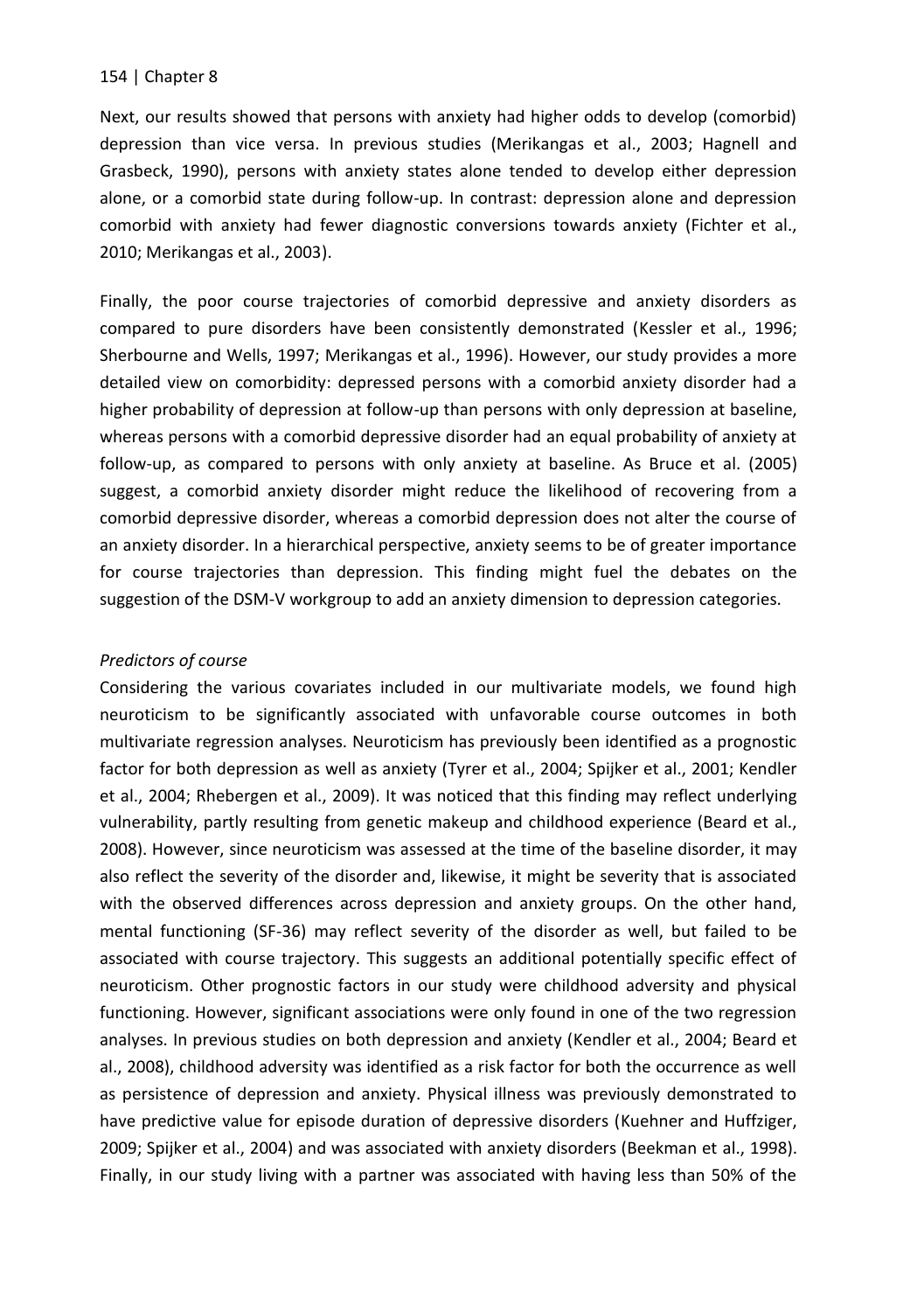time symptoms of depression and/or anxiety, but there was no association for partner status with a more chronic course (symptoms more than 50% of the time), nor with CIDIdiagnostic status at follow-up. Findings in literature regarding the importance of partner status are inconsistent. Keller (1994) showed that being married was a determinant of persistence of depression, whereas other studies did not find significant associations (Tyrer et al., 2004; Spijker et al., 2004). Other socio-demographics were not associated with course, whereas other studies suggest that the course of depression in old age may be less favorable as compared to the course of depression in younger adults (Licht-Strunk et al., 2009). In addition, female gender and low education were previously identified as strong predictors of the onset of depressive and anxiety disorders (Seedat et al., 2009; Bijl et al., 1998a). The lack of significant association with course trajectories in our study, might indicate that, although they might predict onset, they are probably not as important in determining the prognosis.

#### **Strengths and limitations**

Strengths of this study are its prospective design and its long-term follow-up of (on average) seven years. Moreover, depression and anxiety were defined and diagnosed through well established criteria and instruments and an extensive assessment battery was used, which enabled us to perform multivariate analyses on a range of potential risk factors. However, in the course of time, some changes were made in the different versions of the CIDI. Relevant for our study was the modification of the criteria for Panic Disorder in CIDI 2.1, requiring recurrent unexpected Panic Attacks accompanied by a month or more of persistent concern of having attacks or about the implications of an attack, whereas in CIDI 1.1, based on DSM-III-R, either four attacks in 4 weeks, or one attack followed by a month of persistent fear for having another attack, was required (Penninx et al., 2008; Bijl et al., 1998a). These changes resulted in a stricter definition of Panic Disorder at follow-up and might, therefore, result in an underestimation of the long-term persistence of anxiety disorders. Hence, our conclusion that a (comorbid) anxiety disorder resulted in a poorer course trajectory would have been stronger when the same diagnostic criteria would have been used. A strength of the present study is that it was carried out among a large, random sample of adults in the community, thereby avoiding selection bias inherent in clinical studies, the so-called Berkson's bias. This is bias arising from an overrepresentation of comorbid, and hence more severe, cases in treatment settings (Berkson, 1946). However, also in the present study, chronic cases are more likely to occur than acute cases, since we included prevalent cases at  $T_0$ . We performed post-hoc analyses that confirmed a slightly poorer course trajectory for the persons included at  $T_0$ . Thus, even with a relative overrepresentation of more chronic cases, course was still rather favorable, thereby strengthening our conclusion that course in the general population is more favorable than expected. Next, the limited number of respondents per disorder did not allow us to perform post-hoc analyses for each depressive and anxiety disorder separately. However, both in depressive disorders, as well as in anxiety disorders, various types of disorders wax and wane within the same individual (Wittchen et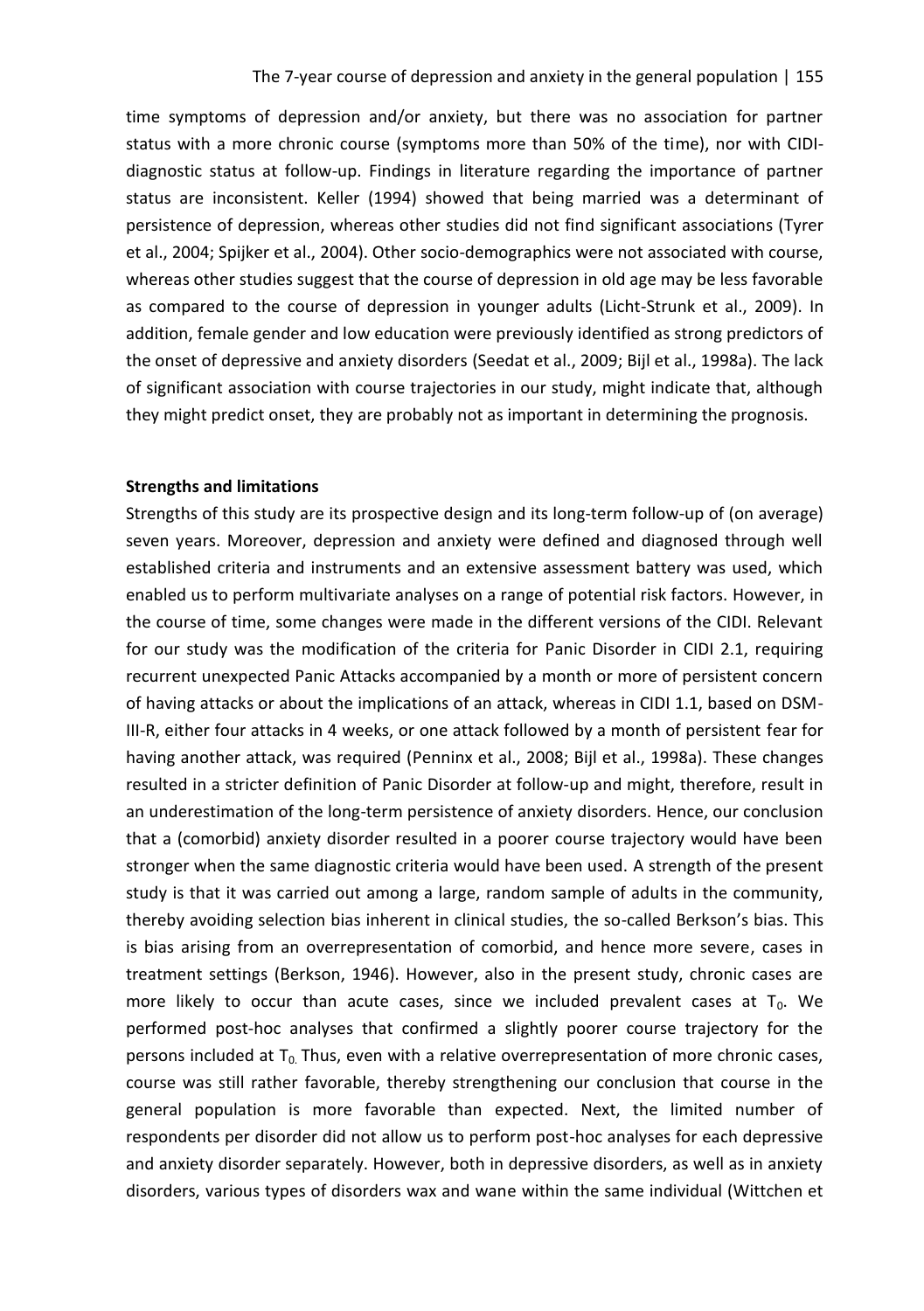al., 2000). These pleiomorphic course trajectories justify the grouping of anxiety disorders and depressive disorders for the current analyses. In addition, we did not include the full range of depressive and anxiety disorders in the selection of the current study. We acknowledge that our findings are not generalizable to other depressive and anxiety disorders, such as minor depression, post-traumatic stress disorder and obsessive compulsive disorder. Finally, we did not include treatment in our models because of evidence of strong selection bias in population-based cohorts. Persons who are more severely ill, have more treatment, but in general have a poorer course trajectory. Thus, differences in course between a treated and untreated group primarily reflect this selection bias rather than treatment effects (Sherbourne et al., 1997).

To conclude, our study clearly demonstrates the relatively poorer course trajectory for persons with (comorbid) anxiety as compared to persons with depression only. Overall, course trajectories were more favorable than expected, with a relatively low number of chronic cases. Finally, we identified some predictors of poor course trajectory. In clinical care, attention should be paid to neuroticism, poor physical functioning and childhood adversity as significant predictors of the poorest course trajectories of depression and/or anxiety.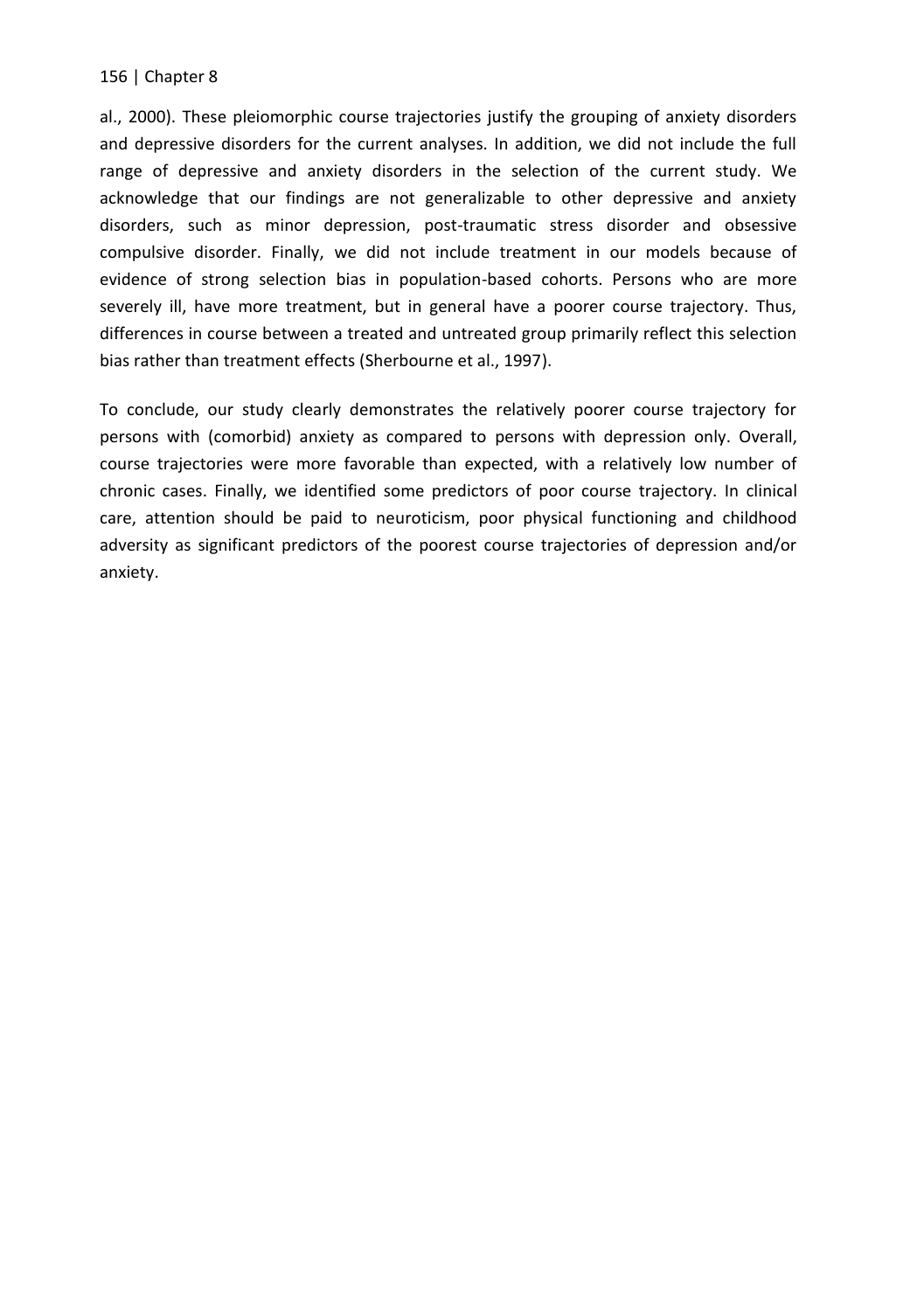#### The 7-year course of depression and anxiety in the general population | 157

#### **REFERENCES**

Aaronson NK, Muller M, Cohen PD, Essink-Bot ML, Fekkes M, Sanderman R, Sprangers MA, Velde A te, Verrips E. Translation, validation, and norming of the Dutch language version of the SF-36 Health Survey in community and chronic disease populations. Journal of Clinical Epidemiology 1998; 51: 1055-1068.

Angst J and Vollrath M. The natural history of anxiety disorders. Acta Psychiatrica Scandinavica 1991; 84: 446–452.

Angst J, Wicki W. The Zurich Study. XI. Is dysthymia a separate form of depression? Results of the Zurich Cohort Study. European Archives of Psychiatry and Clinical Neuroscience 1991; 240: 349-354.

Beard JR, Galea S, Vlahov D. Longitudinal population-based studies of affective disorders: where to from here? BMC Psychiatry 2008; 8: 83.

Beekman AT, Bremmer MA, [Deeg DJ,](http://www.ncbi.nlm.nih.gov/pubmed?term=Deeg%20DJ%5BAuthor%5D&cauthor=true&cauthor_uid=9818308) [van Balkom AJ,](http://www.ncbi.nlm.nih.gov/pubmed?term=van%20Balkom%20AJ%5BAuthor%5D&cauthor=true&cauthor_uid=9818308) [Smit JH,](http://www.ncbi.nlm.nih.gov/pubmed?term=Smit%20JH%5BAuthor%5D&cauthor=true&cauthor_uid=9818308) [de Beurs E,](http://www.ncbi.nlm.nih.gov/pubmed?term=de%20Beurs%20E%5BAuthor%5D&cauthor=true&cauthor_uid=9818308) [van Dyck R,](http://www.ncbi.nlm.nih.gov/pubmed?term=van%20Dyck%20R%5BAuthor%5D&cauthor=true&cauthor_uid=9818308) [van Tilburg W.](http://www.ncbi.nlm.nih.gov/pubmed?term=van%20Tilburg%20W%5BAuthor%5D&cauthor=true&cauthor_uid=9818308) Anxiety disorders in later life: a report from the Longitudinal Aging Study Amsterdam. International Journal of Geriatric Psychiatry 1998; 13: 717-726.

Berg J van de, Bos GAM van de. Het (meten van het) voorkomen van chronische aandoeningen 1974-1987. Maandbericht Gezondheid (CBS) 1989; 8: 4-21.

Berkson J. Limitations of the application of fourfold table analysis to hospital data. Biometrics 1946; 2: 47-53.

Bijl RV, Ravelli A, van Zessen G. Prevalence of psychiatric disorder in the general population: results of the Netherlands Mental Health Survey and Incidence Study (NEMESIS). Social Psychiatry and Psychiatric Epidemiology 1998a; 33: 587-595.

Bijl RV, van Zessen G, Ravelli A, De Rijk C, Langendoen Y. The Netherlands Mental Health Survey and Incidence Study (NEMESIS): objectives and design. Social Psychiatry and Psychiatric Epidemiology 1998b; 33: 581-586.

Bruce SE[, Otto MW,](http://www.ncbi.nlm.nih.gov/pubmed?term=Otto%20MW%5BAuthor%5D&cauthor=true&cauthor_uid=15930067) [Eisen JL,](http://www.ncbi.nlm.nih.gov/pubmed?term=Eisen%20JL%5BAuthor%5D&cauthor=true&cauthor_uid=15930067) [Weisberg RB,](http://www.ncbi.nlm.nih.gov/pubmed?term=Weisberg%20RB%5BAuthor%5D&cauthor=true&cauthor_uid=15930067) [Pagano M,](http://www.ncbi.nlm.nih.gov/pubmed?term=Pagano%20M%5BAuthor%5D&cauthor=true&cauthor_uid=15930067) [Shea MT,](http://www.ncbi.nlm.nih.gov/pubmed?term=Shea%20MT%5BAuthor%5D&cauthor=true&cauthor_uid=15930067) [Keller MB.](http://www.ncbi.nlm.nih.gov/pubmed?term=Keller%20MB%5BAuthor%5D&cauthor=true&cauthor_uid=15930067) Influence of psychiatric comorbidity on recovery and recurrence in generalized anxiety disorder, social phobia, and panic disorder: a 12-year prospective study. American Journal of Psychiatry 2005; 162: 1179-1187.

Fichter MM, Quadflieg N, Fischer UC, Kohlboeck G. Twenty-five-year course and outcome in anxiety and depression in the Upper Bavarian Longitudinal Community Study. Acta Psychiatrica Scandinavica 2010; 122: 75-85.

Graaf R de, Bijl RV, Smit F[, Ravelli A,](http://www.ncbi.nlm.nih.gov/pubmed?term=Ravelli%20A%5BAuthor%5D&cauthor=true&cauthor_uid=11117613) [Vollebergh WA.](http://www.ncbi.nlm.nih.gov/pubmed?term=Vollebergh%20WA%5BAuthor%5D&cauthor=true&cauthor_uid=11117613) Psychiatric and sociodemographic predictors of attrition in a longitudinal study: The Netherlands Mental Health Survey and Incidence Study (NEMESIS). American Journal of Epidemiology 2000; 152: 1039-1047.

Hagnell O, Grasbeck A. Comorbidity of anxiety and depression in the Lundby 25-year prospective study: the pattern of subsequent episodes. In: Maser J, Cloninger CR, eds. Comorbidity of mood and anxiety disorders. Washington, DC: American Psychiatric Press, Inc.; 1990: 139-152.

Haro JM, Arbabzadeh-Bouchez S, Brugha TS, de Girolamo G, Guyer ME, Jin R, Lepine JP, Mazzi F, Reneses B, Vilagut G, Sampson NA, Kessler RC[. Concordance of the Composite International Diagnostic Interview Version 3.0 \(CIDI 3.0\)](http://www.ncbi.nlm.nih.gov/pubmed/17266013)  [with standardized clinical assessments in the WHO World Mental Health surveys.](http://www.ncbi.nlm.nih.gov/pubmed/17266013) International Journal of Methods in Psychiatric Research 2006; 15: 167-180.

Keller MB, Lavori PW, [Mueller TI,](http://www.ncbi.nlm.nih.gov/pubmed?term=Mueller%20TI%5BAuthor%5D&cauthor=true&cauthor_uid=1417434) [Endicott J,](http://www.ncbi.nlm.nih.gov/pubmed?term=Endicott%20J%5BAuthor%5D&cauthor=true&cauthor_uid=1417434) [Coryell W,](http://www.ncbi.nlm.nih.gov/pubmed?term=Coryell%20W%5BAuthor%5D&cauthor=true&cauthor_uid=1417434) [Hirschfeld RM,](http://www.ncbi.nlm.nih.gov/pubmed?term=Hirschfeld%20RM%5BAuthor%5D&cauthor=true&cauthor_uid=1417434) [Shea T.](http://www.ncbi.nlm.nih.gov/pubmed?term=Shea%20T%5BAuthor%5D&cauthor=true&cauthor_uid=1417434) Time to recovery, chronicity, and levels of psychopathology in major depression. A 5-year prospective follow-up of 431 subjects. Archives of General Psychiatry 1992; 49: 809-816.

Keller MB. Depression: a long-term illness. British Journal of Psychiatry Suppl 1994; 26: 9-15.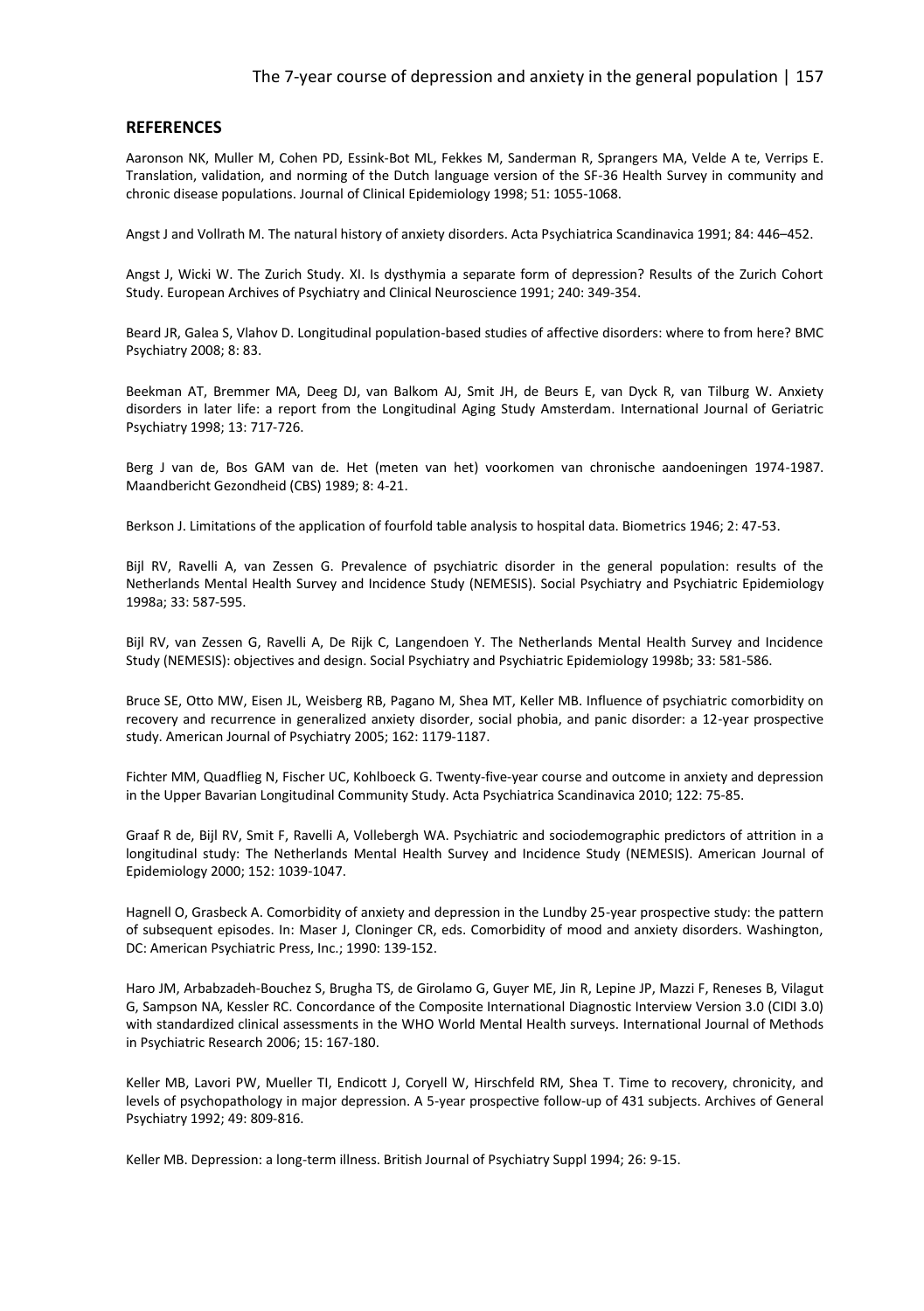Keller MB, Krystal JH, Hen R, [Neumeister A,](http://www.ncbi.nlm.nih.gov/pubmed?term=Neumeister%20A%5BAuthor%5D&cauthor=true&cauthor_uid=16420087) [Simon NM.](http://www.ncbi.nlm.nih.gov/pubmed?term=Simon%20NM%5BAuthor%5D&cauthor=true&cauthor_uid=16420087) Untangling depression and anxiety: clinical challenges. Journal of Clinical Psychiatry 2005; 66: 1477-1484.

Kendler KS, Kuhn J, Prescott CA. The interrelationship of neuroticism, sex, and stressful life events in the prediction of episodes of major depression. American Journal of Psychiatry 2004; 161: 631-636.

Kessler RC, Nelson CB, McGonagle KA, Lin J, Swartz M, Blazer DG. Comorbidity of DSM-III-R major depressive disorder in the general population: results from the US National Comorbidity Survey. British Journal of Psychiatry Suppl 1996; 30: 17-30.

Kessler RC, Berglund P, Demler O, Jin R, Merikangas KR, Walters EEl. Lifetime prevalence and age-of-onset distributions of DSM-IV disorders in the National Comorbidity Survey Replication. Archives of General Psychiatry 2005; 62: 593-602.

Kuehner C, Huffziger S. [Subjective quality of life aspects predict depressive symptoms over time: results from a](http://www.ncbi.nlm.nih.gov/pubmed/19570106)  [three-wave longitudinal study.](http://www.ncbi.nlm.nih.gov/pubmed/19570106) Acta Psychiatrica Scandinavica 2009; 120: 496-499.

Licht-Strunk E, Van Marwijk HW, Hoekstra T, Twisk JW, De Haan M, Beekman AT[. Outcome of depression in later life](http://www.ncbi.nlm.nih.gov/pubmed/19188214?itool=EntrezSystem2.PEntrez.Pubmed.Pubmed_ResultsPanel.Pubmed_RVDocSum&ordinalpos=1)  [in primary care: longitudinal cohort study with three years' follow-up.](http://www.ncbi.nlm.nih.gov/pubmed/19188214?itool=EntrezSystem2.PEntrez.Pubmed.Pubmed_ResultsPanel.Pubmed_RVDocSum&ordinalpos=1) British Medical Journal 2009; 338: 3079.

Lyketsos C, Nestadt G, Cwi J. The life-chart interview: a standardized method to describe the course of psychopathology International Journal of Methods in Psychiatric Research 1994; 4: 143-155.

McHorney CA, Ware JE, Jr, Raczek AE. The MOS 36-Item Short-Form Health Survey (SF-36): II. Psychometric and clinical tests of validity in measuring physical and mental health constructs. Medical Care 1993; 31: 247-263.

McHorney CA, Ware JE, Jr, Lu JF, Sherbourne CD. The MOS 36-item Short-Form Health Survey (SF-36): III. Tests of data quality, scaling assumptions, and reliability across diverse patient groups. Medical Care 1994; 32: 40-66.

Merikangas KR, Angst J, Eaton W, Canino G, Rubio-Stipec M, Wacker H, Wittchen HU, Andrade L, Essau C, Whitaker A, Kraemer H, Robins LN, Kupfer DJ. Comorbidity and boundaries of affective disorders with anxiety disorders and substance misuse: results of an international task force. British Journal of Psychiatry Suppl 1996; 30: 58-67.

Merikangas KR, Zhang H[, Avenevoli S,](http://www.ncbi.nlm.nih.gov/pubmed?term=Avenevoli%20S%5BAuthor%5D&cauthor=true&cauthor_uid=14557144) [Acharyya S,](http://www.ncbi.nlm.nih.gov/pubmed?term=Acharyya%20S%5BAuthor%5D&cauthor=true&cauthor_uid=14557144) [Neuenschwander M,](http://www.ncbi.nlm.nih.gov/pubmed?term=Neuenschwander%20M%5BAuthor%5D&cauthor=true&cauthor_uid=14557144) [Angst J;](http://www.ncbi.nlm.nih.gov/pubmed?term=Angst%20J%5BAuthor%5D&cauthor=true&cauthor_uid=14557144) Zurich Cohort Study. Longitudinal trajectories of depression and anxiety in a prospective community study: the Zurich Cohort Study. Archives of General Psychiatry 2003; 60: 993-1000.

Murphy JM. Diagnostic comorbidity and symptom co-occurence: the Stirling County study. In: Maser JD, Cloninger CR, eds. Comorbidity of mood and anxiety disorders. Washington, DC: American Psychiatric Press, Inc.; 1990: 153- 176.

Ormel J, Oldehinkel AJ, Brilman EI. The interplay and etiological continuity of neuroticism, difficulties, and life events in the etiology of major and subsyndromal, first and recurrent depressive episodes in later life. American Journal of Psychiatry 2001; 158: 885-891.

Penninx BWJH, Beekman ATF, Smit JH, Zitman FG, Nolen WA, Spinhoven P, Cuijpers P, de Jong PJ, van Marwijk HWJ, Assendelft WJJ, van der Meer K, Verhaak P, Wensing M, de Graaf R, Hoogendijk WJ, Ormel J, van Dyck R, NESDA Research Consortium. The Netherlands Study of Depression and Anxiety (NESDA): Rationale, Objectives and Methods. International Journal of Methods in Psychiatric Research 2008; 17: 121-140.

Preisig M, Merikangas KR, Angst J. Clinical significance and comorbidity of subthreshold depression and anxiety in the community. Acta Psychiatrica Scandinavica 2001; 104: 96–103.

Rhebergen D, Beekman AT, de Graaf R, [Nolen WA,](http://www.ncbi.nlm.nih.gov/pubmed?term=Nolen%20WA%5BAuthor%5D&cauthor=true&cauthor_uid=19042028) [Spijker J,](http://www.ncbi.nlm.nih.gov/pubmed?term=Spijker%20J%5BAuthor%5D&cauthor=true&cauthor_uid=19042028) [Hoogendijk WJ,](http://www.ncbi.nlm.nih.gov/pubmed?term=Hoogendijk%20WJ%5BAuthor%5D&cauthor=true&cauthor_uid=19042028) [Penninx BW.](http://www.ncbi.nlm.nih.gov/pubmed?term=Penninx%20BW%5BAuthor%5D&cauthor=true&cauthor_uid=19042028) The three-year naturalistic course of major depressive disorder, dysthymic disorder and double depression. Journal of Affective Disorders 2009; 115: 450-459.